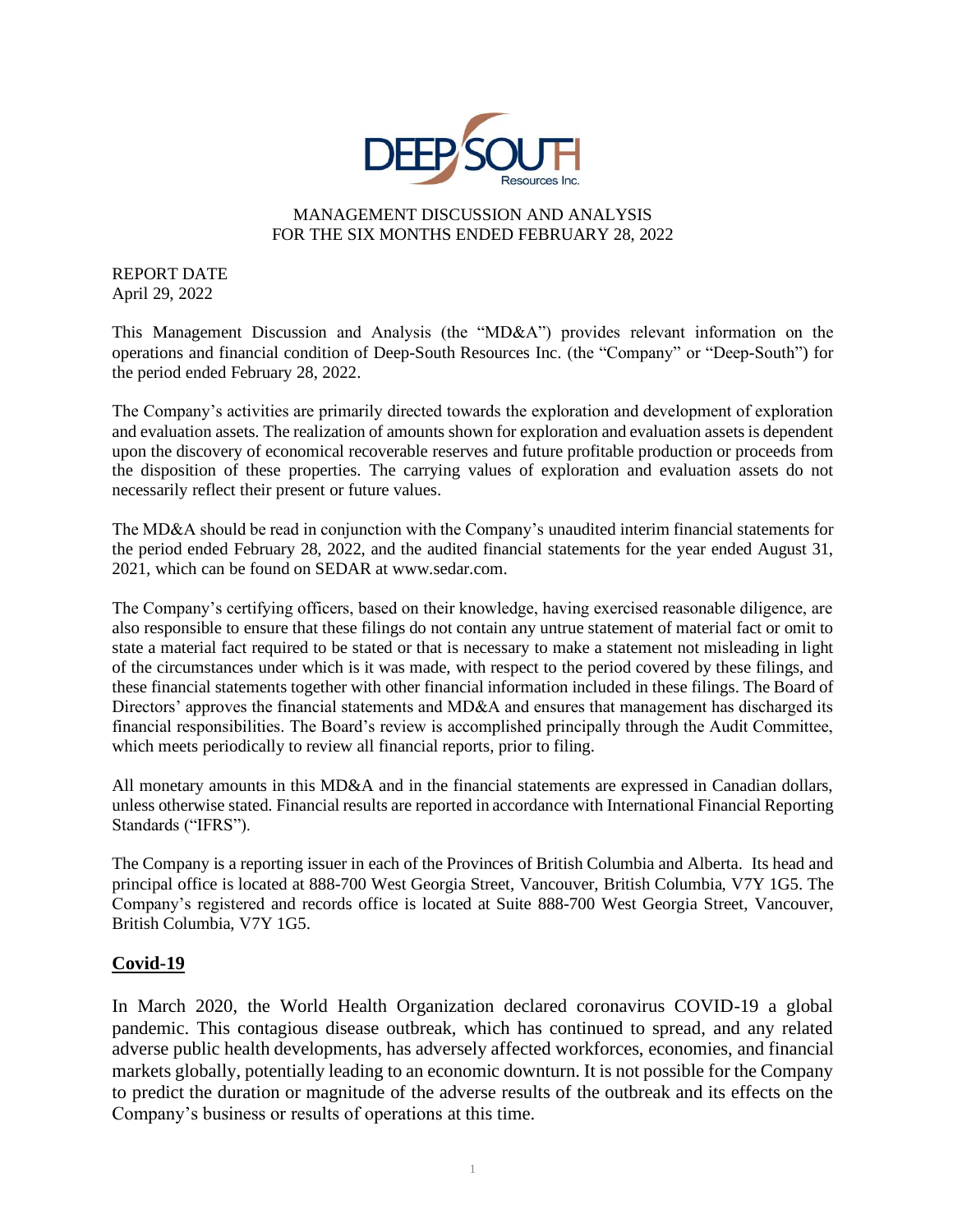## **OVERALL PERFORMANCE**

In order to better understand the Company's financial results, it is important to gain an appreciation for the significant events, transactions and activities on mineral properties which have occurred to the date of this MD&A.

## **MINERAL PROPERTY PROJECTS**

|                            | <b>Haib Property,</b> |              |
|----------------------------|-----------------------|--------------|
|                            | <b>Namibia</b>        | <b>Total</b> |
|                            | \$                    | \$           |
| Balance, August 31, 2020   | 5,297,870             | 5,297,870    |
| Amortization               | 6,942                 | 6,942        |
| Assays                     | 171,668               | 171,668      |
| Camp and field costs       | 212,070               | 212,070      |
| Drilling                   | 894.047               | 894.047      |
| Geological                 | 287,514               | 287,514      |
| Metallurgical              | 274,526               | 274,526      |
| Share-based compensation   | 43,617                | 43,617       |
| Balance, August 31, 2021   | 7,188,254             | 7,188,254    |
| Amortization               | 16,608                | 16,608       |
| Geological                 | 16,818                | 16,818       |
| Balance, February 28, 2022 | 7,221,680             | 7,221,680    |

## Haib Property

## *Acquisition*

On August 30, 2016, Jet Gold Corp (predecessor of Deep-South Resources Inc.) acquired 100% of the issued and outstanding shares of #1054137 BC Ltd., a private company incorporated in British Columbia, in exchange for 22,500,000 common shares in the Company (the "Transaction"). The Transaction has been accounted for in accordance with IFRS 2, Share Based Payments. The Transaction has been accounted for as a reverse takeover that does not constitute a business combination. For accounting purposes, these consolidated financial statements reflect a continuation of the financial position, operating results, and cash flows of the Company's legal subsidiary, #1054137 BC Ltd. After closing of the transaction, the name of the Company was changed to Deep-South Resources Inc.

In addition to above, the Company assumed the loan between Deep-South and Teck Namibia totaling approximately \$948,519. The loan was contracted to cover past exploration expenditures. The Company repaid \$500,000 of the loan through the issuance of 4,166,667 of its common shares during fiscal 2016, and repaid \$389,117 of the debt through the issuance of a convertible debt note (Note 8) plus paid an additional \$59,402 in cash transaction costs.

On April 15, 2021, the Company announced that Teck Resources Limited has signed agreements to sell the convertible debenture it holds with the Company to third party investors. The convertible debenture has a principal value of \$389,117 and is convertible into common shares of Deep-South at a conversion price of \$0.115 per common share and has a maturity date of August 30, 2021. The convertible debenture shall continue to bear interest on the outstanding principal amount at a rate of LIBOR plus 2% per annum payable with the principal at maturity. On March 31, 2021, the accrued interest is valued at \$60,962. On April 21, 2021 upon closing of the transaction, the purchaser of the convertible debenture converted the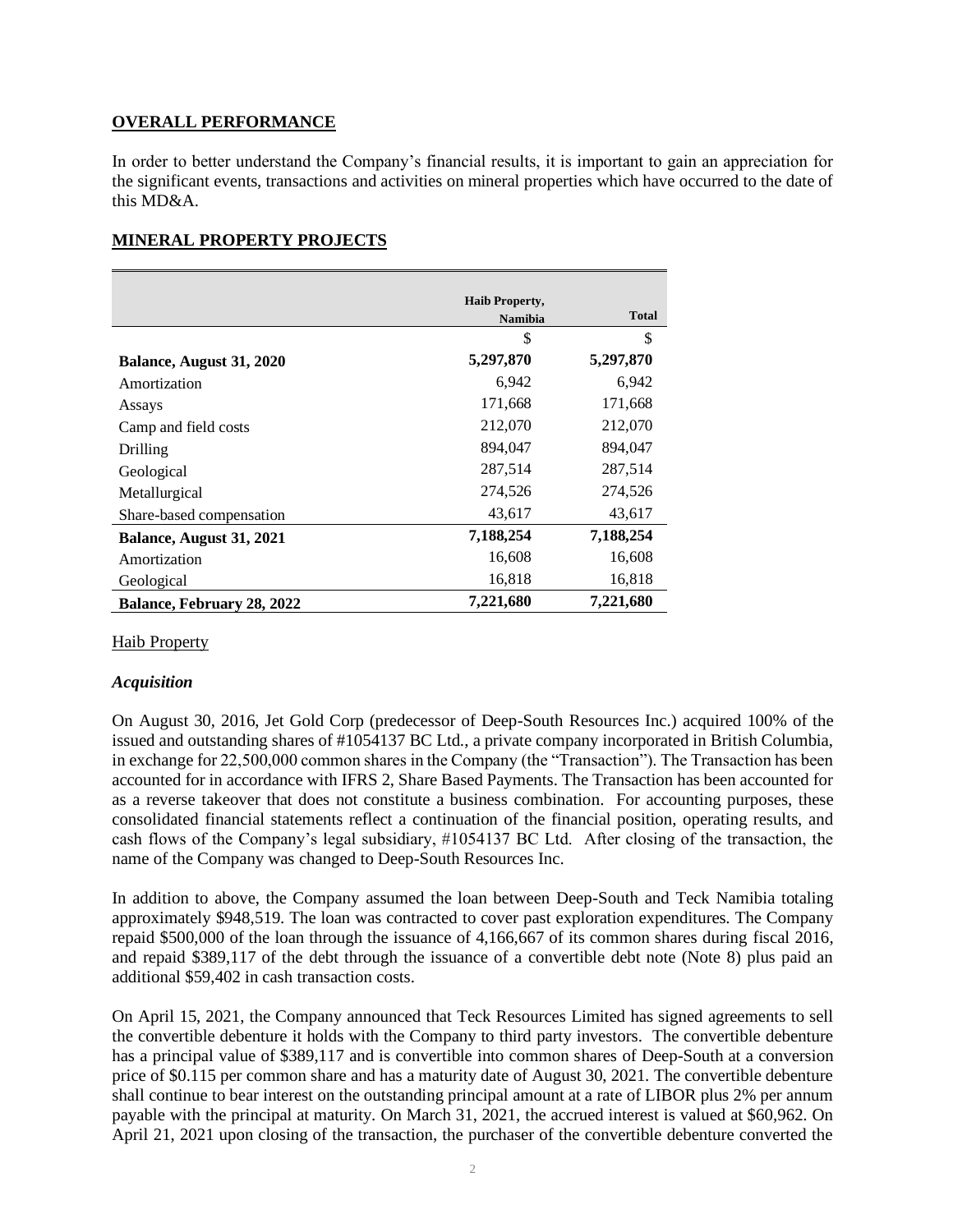debenture into 3,913,730 common shares of the Company. The value of the common shares issued is 939,295, as a result the Company has recorded a loss of \$329,381 on the profit and loss statement.

On May 5, 2017, the Company acquired from Teck Namibia Ltd., a wholly owned subsidiary of Teck Resources Limited, the remaining 70% interest in Haib Minerals (PTY) Ltd. through a share Purchase Agreement for total consideration of \$3.212 million. The consideration was comprised of 14,060,000 common shares of the Company (each share valued at \$0.20 on the date of issue) and \$400,000 as consideration payable in two transfers (\$200,000 due on the first anniversary and \$200,000 due on the second anniversary). During fiscal 2020, the Company has repaid \$30,000 of the consideration payable. On June 30, 2020, the Company agreed to settle the remaining balance owing by issuing 4,352,941 shares to Teck Namibia Ltd. (issued August 10, 2020 and valued at \$522,353).

- Teck shall hold a pre-emptive right to participate in any financing of Deep-South as long as Teck holds over 5% of Deep-South's outstanding common shares;
- Teck shall be granted a 1.5% NSR. Deep-South shall have the option to buy back 1/3 of the NSR in consideration for \$ 2 million;
- If Deep-South sells or options the Property or a portion of the Property during the 36 months following closing, Teck shall receive 30% of the sale gross proceeds if the sales occurs during the first 24 months after the closing and shall receive 20% of the gross proceeds if the sale occurs between the 24th and 36th months after closing;
- Teck shall be entitled to a production bonus payment that will be declared at the time the company takes the decision to start mine development. Half of the bonus shall be paid upon the decision to start mine development and the second half shall be paid upon commencement of commercial production. The bonus value is scaled with the value of the Capital expenditures as follows:

| Development Expenditures | <b>Cash Payment</b> |
|--------------------------|---------------------|
| $$0 - $500$              | \$5.0               |
| $$501 - $600$            | \$6.7               |
| $$601 - $700$            | \$8.3               |
| $$701 - $800$            | \$10.0              |
| $$801 - $900$            | \$11.7              |
| $$901 - $1,000$          | \$13.3              |
| $$1,001$ and over        | \$15.0              |

(*All amounts C\$ millions)*

- Teck's shareholding will be topped-up post-closing (if necessary) so that Teck holds 35% of Deep-South's share capital based on the outstanding common shares as of the closing date.

#### **Prospecting License Renewal Declined**

On June 25, 2021, the Company has received a notice from the Ministry of Mines and Energy "Ministry" confirming that the Company's application for the renewal of its Exclusive Prospecting License 3140 (the "License") has been refused. The Company is vigorously contesting this decision by all means necessary and available under the Minerals (Prospecting and Mining) Act (the "Act") and other applicable laws of Namibia as well as other international laws. In its application for renewal and subsequent representations made to the Ministry, the Company maintains that it clearly demonstrated having met all criteria under the Act to justify the renewal of its License.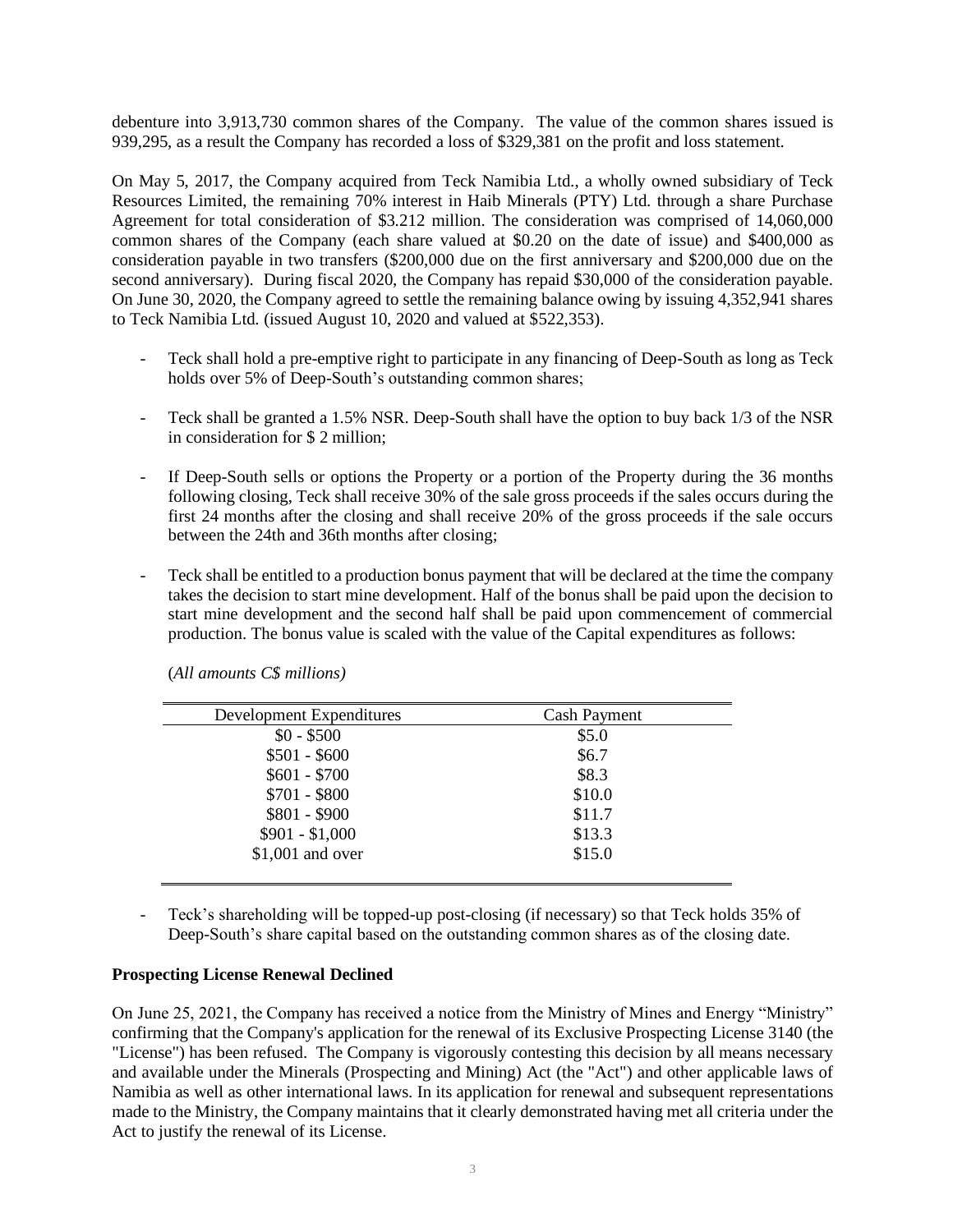On June 16, 2021, the Company received notice from the Ministry informing the Company that its application for the renewal of its License had been denied citing the Company's inability to advance the License to Pre-Feasibility and complete the proposed drilling program as planned. The Company maintains that the Ministry was kept well apprised, with no objection on their part, of a proposed change from the Pre-Feasibility (PFS) study to an **upgraded Preliminary Economic Assessment (PEA) and the commencement of a full Feasibility Study (FS)**. **The FS was already commenced with at the time of the refusal.** The License conditions state clearly that the Company shall request the approval of the Minister for any material program or budget changes. The change from a PFS to a FS implies a larger budget and a more advanced development program. Therefore, the change was not requiring the approval of the Minister. Moreover, the Ministry issued all permits required for the drilling program and officials were well aware that Haib had completed the drilling program at the time of the refusal to renew.

As a result of the Minister's refusal to renew the License, the Company has terminated all work on site and has proceeded with the retrenchment of its employees on site.

On July 21, 2021, the Namibian legal counsel of the Company and its subsidiary, have filed an application to the High Court of Namibia to demand a hearing to review the decision of the Minister to refuse the renewal of the license EPL 3140 covering the Haib Copper project in Namibia. The filing also requests an urgent interdiction to prevent the Ministry of Mines and Energy of Namibia to grant a license on the same area to anyone else.

On September 1, 2021, the High Court of Namibia has rendered a decision that interdicts and restrains the Ministry of Mines and Energy of Namibia to grant a mineral license, including an Exclusive and Prospecting License (EPL), in terms of the Minerals Act 1992, to any Person or Company over the area covered by the Haib Copper project - EPL 3140. The interdict and restrain order are in force until the final decision of the High Court for the review of the decision of the Minister to not renew EPL 3140.

On September 16, 2021, the High Court of Namibia ordered the Ministry of Mines and Energy of Namibia to file the documents supporting the decision of the Minister to refuse the Haib Copper license renewal. The Order was stating that the documents shall be filed before October 10, 2021.

The Ministry proceeded with a first filing on October 21, 2021 but it was not complete and did not include any documents directly related to the decision of the Minister to deny the renewal of the Haib Copper license.

The Ministry proceeded with their last filing on November 17, 2021. The filing did not include any documents supporting the decision of the Minister to deny the renewal of the Haib Copper license. Therefore, the Ministry has not provided any evidence supporting the decision of the Minister.

At the Court hearing on November, 25, 2021, Deep-South's legal counsel and the legal counsel of the Ministry agreed to request the court to issue an Order to approve the following schedule: Deep-South will file additional documents to support its original affidavit by December 15, 2021. The additional documents will include expert advice covering the exploration work carried out by Deep-South on the project and the work program proposed to develop the Haib Copper license. The documents will also include an update of the funds invested in the project development. The court will be closed for annual recess between December 15, 2021 and January 15, 2022. The Ministry will have until February 14, 2022 to file their defense affidavit. Deep-South will have until February 28, 2022 to reply with its last affidavit.

The legal counsel of the Ministry has failed to file their defense affidavit as ordered by the High Court of Namibia on November 25, 2021. The Ministry's counsels stated that they have discovered new documents, which are not part of the record of proceedings. The Ministry's counsel has requested an extension to file those documents. The legal counsel has filed a joint status report with the court on February 28, 2022. Deep-South's legal counsel recorded in this status report that the Ministry's counsel previously indicated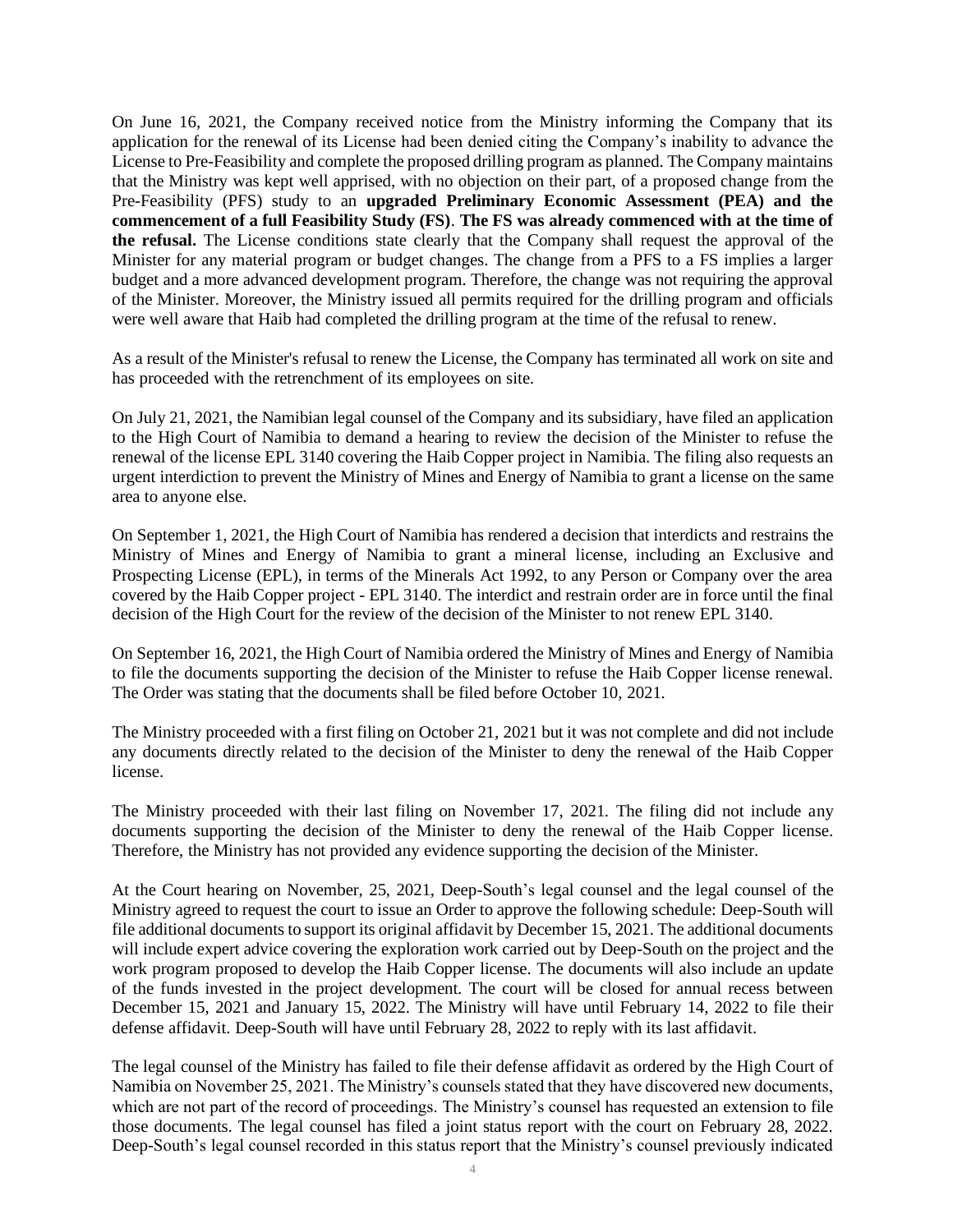that a complete record had been filed. Since the beginning of the procedures, the Ministry has failed providing any evidence supporting the decision of the Minister to not renew the Haib Copper license EPL 3140.

At the court hearing of March 3, 2022, the judge granted an extension up to March 11, 2022 to the Ministry to file the documents they stated to have recently discovered. On March 11, 2022, the Ministry filed documents that are copies of documents contained in previous filings or pertaining to previous license tenures. The Ministry did not file any new documents as mentioned to the court on March 3, 2022.

The next hearing in court was held on March 22, 2022. During this hearing the judge has ordered the legal counsel of the Ministry to file its defense affidavit at the latest on April 22, 2022. Deep-South attorneys will have until May 13, 2022 to file their reply to the defense of the Ministry.

The judge has also drawn the attention of the parties to the Part 6 of the Rules of High Court. Part 6 deals with sanctions for failure to comply with the rules, directions or court orders. Sanctions could be applied for failure to respect delays or undue request of extensions.

The Court will hold another hearing on May 18, 2022, to define the further procedures with regards to the review of the decision of the Minister to deny the renewal of the exploration license Haib Copper EPL 3140.

Deep-South is of the opinion that the decision of the Minister to not renew the license was biased and not supported by any industry standards. Furthermore, Deep-South has increased its investments in the project and has exceeded its proposed and Ministry's approved budget by N\$ 5 million (CAD\$ 410,000).

## *2021 development and exploration program*

On February 9, 2021, the Company started a drilling program of up to 10,000 meters with a primary focus on the higher-grade zone of the deposit. In a first phase, 5,000 meters was drilled to infill gaps in previous drilling with a view to expand the higher-grade zone, better define the average grade of this zone, and eventually estimate a measured resource for this area with a goal to improve the overall grade of the project.

On February 25, 2021, the Company appointed the MSA Group of South Africa to produce an updated National Instrument ("NI") 43-101 resource estimation for the Company's 100%-owned advanced Haib copper project located in the south of Namibia. The report will follow the completion of the current drilling program. The mandate of MSA includes site visits to verify data collection, quality assurance and controls, develop a structural geological model in collaboration with Deep-South's geological team, assess the presence of domains and model these domains in three dimensions, complete a geostatistical study for each domain and issue an updated NI 43-101 resource estimation.

On April 26, 2021, Deep-South appointed METS Engineering Group ("METS") of Australia to conduct and manage metallurgical and process technology test work on stockpile material from the Haib Copper Project in Namibia. This test work and optimizing concept study aim to improve copper recoveries and thus potentially boost project economics substantially.

METS has started the following test work and high-level studies:

- Bio-assisted heap leaching column test work (to be conducted at a laboratory in Australia)
- High Pressure Grinding Rollers (HPGR) test work
- Agglomeration test work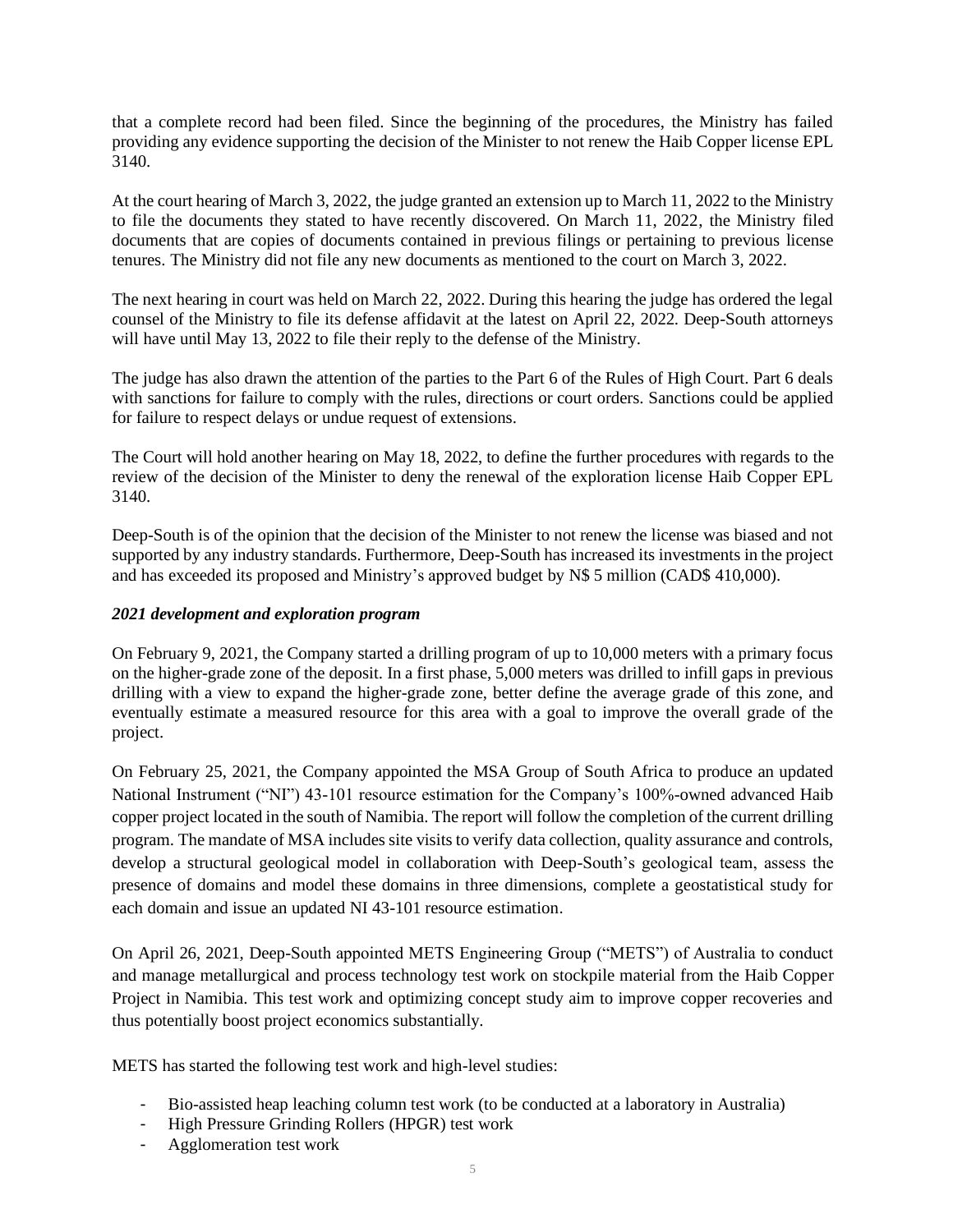- Flow sheet optimization high level concept study
- Alternative heap leaching test work

On May 13, 2021, Deep-South appointed Knight Piésold Consulting to conduct scoping studies and assessments on the Haib Copper Project in Namibia. Knight Piésold has extensive experience in environmental, bulk water supply, power, and heap leaching projects in Namibia and Southern Africa.

The scoping studies include:

**Water Supply Scoping Study:** Knight Piésold has undertaken a high-level assessment of the various water options available to the Haib project from surface and groundwater sources. Aspects to consider will include costs, reliability and environmental processes required, with a special focus on gaps and recommendations for future studies.

**Alternative Power Supply Scoping Study:** Knight Piésold has undertaken an assessment of the various power options available to the Haib project including renewable power and will preliminarily size the required infrastructures. Aspects to consider will include technical requirements, costs, reliability, environmental and permitting processes required.

**Environmental reconnaissance and road map to the Environmental and Social Impact Assessment (ESIA):** Knight Piésold has undertaken an assessment of the various parameters and conditions needed to complete an ESIA and will deliver a roadmap to ESIA and recommendations particularly in terms of project schedule and key milestones to be achieved.

**Heap leach pad conceptual assessment:** Knight Piésold has undertaken a review of previously completed work, conceptual sizing and design of the heap leach pad, ponds and irrigation system and recommendations for future studies. Project information review will include leach column tests, conceptual sizing of the heap leach pad and ponds, dynamic water balance, review of alternatives, gap analysis, project risks identification and recommendations.

The reports were scheduled to be completed by the end of July 2021

On May 19, 2021, Deep-South appointed the world-renowned Commonwealth Scientific and Industrial Research Organization ("CSIRO") to conduct bio-assisted heap leaching column test work, which is part of Deep-South's recently announced metallurgical test work. METS Engineering Group ("METS") of Australia has been appointed to supervise and overview the test work.

The goals of the bio-assisted heap leaching test work include the evaluation of the performance of promising solvent extraction reagents for extraction and separation of copper and molybdenum and monitor and evaluate the adaptation of bacterial strains for improved ore processing. The test work will also monitor and evaluate percolation performance. The test work will mainly serve to optimize the bioassisted heap leaching processes with the ore at Haib. The test work was scheduled to start at the end of June 2021

# *Drilling results:*

On May 10, 2021, Deep-South reported significant drilling results:

- **HM06 : 0.47% CuEq over 152 metres, including 30 metres at 0.81% CuEq**
- **HM07 : 0.42% CuEq over 128 metres, including 14 metres at 0.57% CuEq**
- **HM10 : 0.65% CuEq over 36 metres, including 12 metres at 1.04% CuEq**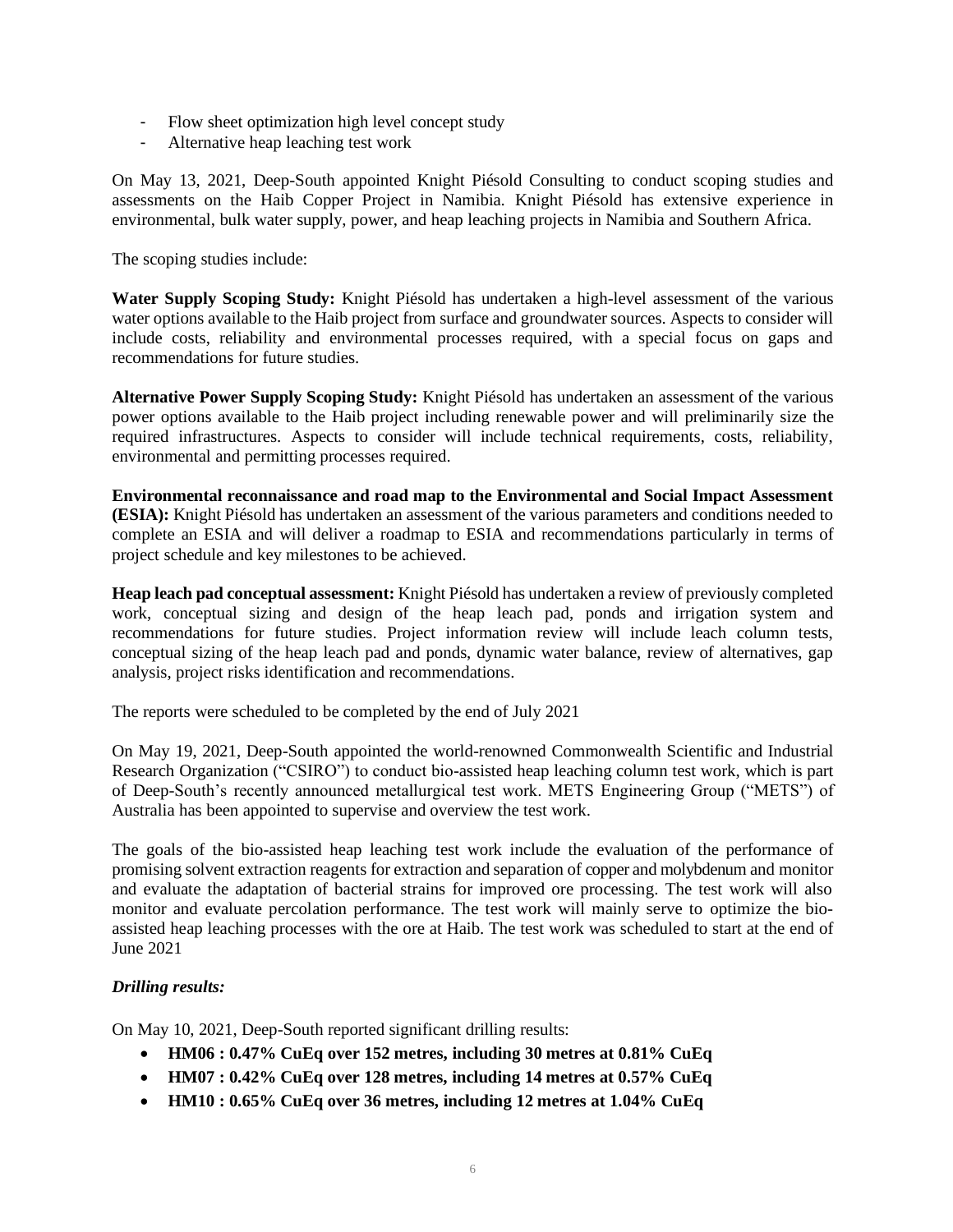*We were extremely enthusiastic by the first results from our active drill program. Previous drilling programs point to the presence of higher-grade zones of Cu, probably associated with near vertical structures within the broader mineralized areas of the project. The use of vertical drilling in the past potentially missed those structures during those programs resulting in an underestimation of overall grade. This current drilling program is looking to redress this through the use of inclined holes to identify and delineate these structures and test the association with higher Cu grade zones. These first results seem to support this updated interpretation, showing substantial intersections at Cu grades considered high for Haib. Additionally, the presence of molybdenum has been confirmed with high Mo grades obtained in association with structures and alterations. Furthermore, three holes have expanded the size of Pit 2 in the higher-grade area.*

| Hole#       | Zone             | From<br>(m) | To(m)  | Width $(m)^1$ | <b>CuEq</b> $(\frac{9}{6})^2$ | Cu (%) | Mo(%) |
|-------------|------------------|-------------|--------|---------------|-------------------------------|--------|-------|
| <b>HM01</b> | Main             | 28,00       | 34,00  | 6,00          | 0,38                          | 0,38   | 0,001 |
|             | <b>Main</b>      | 0,00        | 152,34 | 152,34        | 0,47                          | 0,45   | 0,006 |
| <b>HM06</b> | <b>Including</b> | 4,00        | 42,00  | 38,00         | 0,66                          | 0,64   | 0,005 |
|             | Including        | 54,00       | 84,00  | 30,00         | 0,81                          | 0,79   | 0,007 |
|             | <b>Main</b>      | 32,00       | 160,00 | 128,00        | 0,42                          | 0,38   | 0,011 |
| <b>HM07</b> | Including        | 38,00       | 52,00  | 14,00         | 0,57                          | 0,53   | 0,011 |
|             | Including        | 92,00       | 104,00 | 12,00         | 0,49                          | 0,43   | 0,019 |
|             | Including        | 136,00      | 152,00 | 16,00         | 0,53                          | 0,49   | 0,012 |
|             | <b>Main</b>      | 10,00       | 28,00  | 18,00         | 0,26                          | 0,22   | 0,011 |
| <b>HM08</b> | <b>Main</b>      | 44,00       | 94,00  | 50,00         | 0,59                          | 0,53   | 0,017 |
|             | Including        | 48,00       | 64,00  | 16,00         | 0,88                          | 0,84   | 0,012 |
|             | <b>Main</b>      | 66,00       | 102,00 | 36,00         | 0,65                          | 0,60   | 0,016 |
| <b>HM10</b> | Including        | 68,00       | 80,00  | 12,00         | 1,04                          | 0,90   | 0,043 |
|             | <i>Including</i> | 82,00       | 86,00  | 4,00          | 0,72                          | 0,72   | 0,001 |
|             | <b>Main</b>      | 114,00      | 120,00 | 6,00          | 0,46                          | 0,45   | 0,002 |

#### **Significant Cu intersections**

1. Width refers to intersection width; true widths have not been determined.

2. CuEq (copper equivalent) has been used to express the combined value of copper and molybdenum and is provided for illustrative purposes only. No allowances have been made of recovery losses that may occur should mining eventually result. Calculations use metal prices of US\$3.00/lb copper, US\$10/lb molybdenum using the formula: CuEq% = Cu% + (Mo% [\$10/\$3])

On June 10, 2021, Deep-South reported a second set of significant drilling results:

- **HM03 : 0.46% CuEq over 156 metres, including 24 metres at 0.65% CuEq**
- **HM02 : 0.39% CuEq over 74 metres, including 6 metres at 0.73% CuEq**
- **HM04 : 0.43% CuEq over 26 metres, including 4 metres at 0.87% CuEq**

*We were continuing to have success with our active drill program identifying thick, higher-grade zones. We are consistently intercepting significantly higher grades than the average grade of our NI 43-101 indicated resource that stands at 0.31%Cu. The higher-grade zone in Pit 2 extends significantly further west and at depth than previously demonstrated. It's increasingly apparent that the use of vertical drilling*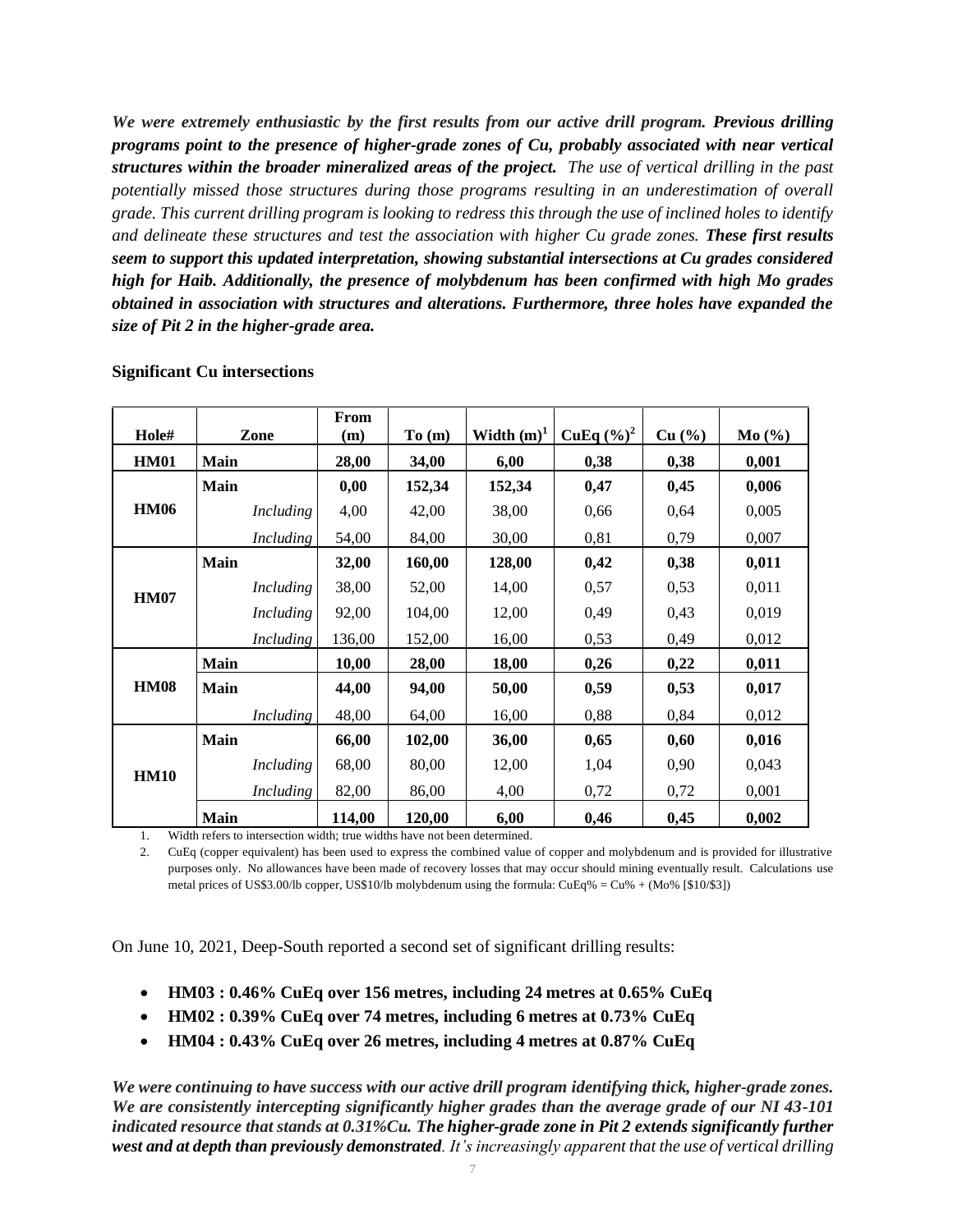*in the past missed many of the near vertical structures contained within the broader mineralization of the project. Those near vertical structures so far are proving to be associated with a higher grade of copper than contained within the current resource. Additionally, the presence of molybdenum has been confirmed with high Mo grades obtained in association with structures and alterations.*

| Hole#       | Zone             | From<br>(m) | <b>To</b><br>(m) | Width<br>$(m)^1$ | CuEq<br>$(\frac{6}{6})^2$ | Cu<br>(%) | Mo<br>(%) |
|-------------|------------------|-------------|------------------|------------------|---------------------------|-----------|-----------|
|             | Main             | 64.00       | 86.00            | 22.00            | 0.40                      | 0.40      | 0.001     |
|             | Including        | 80.00       | 84.00            | 4.00             | 0.95                      | 0.95      | 0.001     |
| <b>HM02</b> | <b>Main</b>      | 110.00      | 184.00           | 74.00            | 0.39                      | 0.35      | 0.013     |
|             | <b>Including</b> | 118.00      | 124.00           | 6.00             | 0.72                      | 0.66      | 0.017     |
|             | <b>Including</b> | 162.00      | 168.00           | 6.00             | 0.73                      | 0.56      | 0.050     |
|             | Main             | 216.00      | 238.00           | 22.00            | 0.43                      | 0.40      | 0.009     |
|             | <b>Main</b>      | 26.00       | 182.50           | 156.50           | 0.46                      | 0.41      | 0.015     |
|             | <i>Including</i> | 26.00       | 38.00            | 12.00            | 0.61                      | 0.59      | 0.006     |
| <b>HM03</b> | <i>Including</i> | 100.00      | 130.00           | 30.00            | 0.58                      | 0.50      | 0.023     |
|             | Including        | 136.00      | 148.00           | 12.00            | 0.60                      | 0.57      | 0.010     |
|             | <i>Including</i> | 152.00      | 176.00           | 24.00            | 0.65                      | 0.64      | 0.004     |
|             | Main             | 176.00      | 182.00           | 6.00             | 0.50                      | 0.44      | 0.017     |
| <b>HM04</b> | Main             | 194.00      | 204.00           | 10.00            | 0.41                      | 0.41      | 0.001     |
|             | <b>Main</b>      | 212.00      | 238.00           | 26.00            | 0.43                      | 0.40      | 0.008     |
|             | <i>Including</i> | 232.00      | 236.00           | 4.00             | 0.87                      | 0.76      | 0.034     |

#### **Significant Cu intersections**

1. Width refers to intersection width; true widths have not been determined.

2. CuEq (copper equivalent) has been used to express the combined value of copper and molybdenum and is provided for illustrativ e purposes only. No allowances have been made of recovery losses that may occur should mining eventually result. Calculations use metal prices of US\$3.00/lb copper, US\$10/lb molybdenum using the formula: CuEq% = Cu% + (Mo% [\$10/\$3])

## **Qualified Person**

**Mr. Dean Richards** Pr.Sci.Nat. , MGSSA – BSc. (Hons.) Geology, is the Qualified Person for the Haib Project as defined by National Instrument 43-101 and has approved the technical disclosure contained in this news release.

#### *Preliminary Economic Assessment (PEA)*

In April 2020, Deep-South completed a one year and one ton sample metallurgical and bio heap leaching test work with Mintek of South Africa. The results were showing copper recoveries as high as 96%. The results enabled to upgrade the previous PEA with an increased focus on bio heap leaching extraction technology. On December 15, 2020, the Company released its independent updated Preliminary Economic Assessment (PEA) on the Haib Copper project. The PEA was completed by Mineral Engineering and Technical Services of Australia ("METS") on its Haib Copper project in Namibia.

## **Highlights of PEA**

The recent leaching test-work was carried out by Mintek of South Africa. Mintek is a world leader in Bioleaching technologies.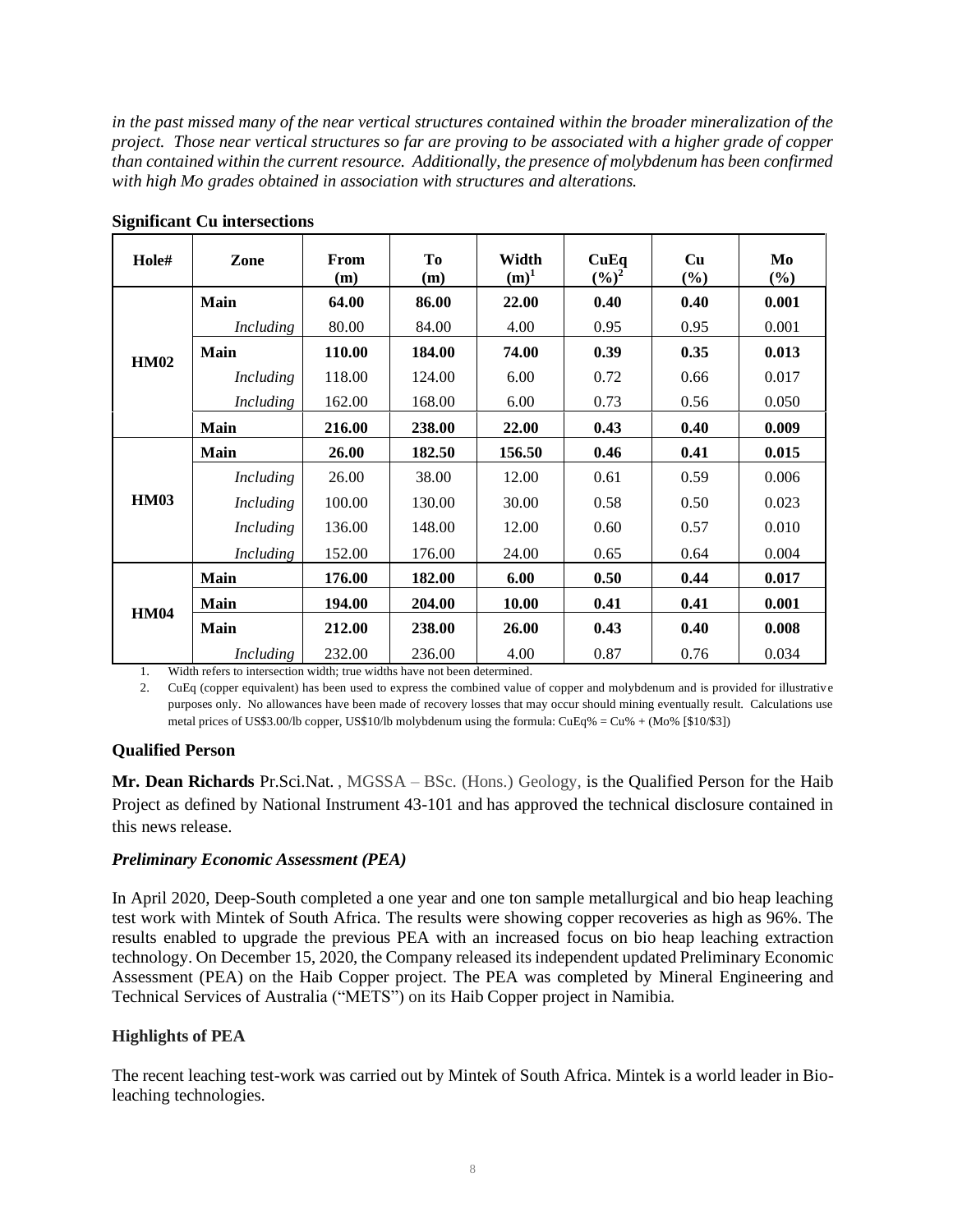Amenability test work confirmed copper recoveries of up to 95% in bacterially assisted heap leaching of the Haib mineral. Recoveries of 80% and 82% were showed to be very achievable and sustainable for the project from the test-work to date.

Further work is required in order to refine and optimize process conditions to improve recoveries and operating costs.

Run-of-Mine mineral Bio heap leaching was determined to be the most viable process route for the Haib mineral. Six processing scenarios were established with the key variables being recoveries, final products (copper cathode and copper sulfate) and metal price. The base case chosen by Deep-South is the scenario (1) below, which is based on the production of copper cathodes and copper sulfate. All financial metrics are based on the recent 43-101 indicated resource estimation of 456.9 MT @ 0.31% Cu:

| 20 Mtpa @ 80% Cu Recovery + CuSO <sub>4</sub>                 |               |                 |                 |                 |                 |  |  |
|---------------------------------------------------------------|---------------|-----------------|-----------------|-----------------|-----------------|--|--|
| LME Cu, tpa                                                   |               | 35,332          |                 |                 |                 |  |  |
| CuSO4.5H2O, tpa                                               |               | 51,081          |                 |                 |                 |  |  |
| CAPEX, (US\$M)                                                |               | \$341           |                 |                 |                 |  |  |
| OPEX, (US\$M / year)                                          |               | \$91            |                 |                 |                 |  |  |
| Total Cost, US\$/t ROM                                        |               | \$7.73          |                 |                 |                 |  |  |
| Total Cost, US\$/lb CuEq                                      |               | \$1.36          |                 |                 |                 |  |  |
| Copper Price, US\$/lb                                         | \$2.50        | \$3.00          | \$3.25          | \$3.50          | \$4.00          |  |  |
| Avg. Annual Revenue LME Cu (US\$<br>Million/year)             | \$195 Million | \$234 Million   | \$253 Million   | \$273 Million   | \$312 Million   |  |  |
| Avg. Annual Revenue CuSO <sub>4</sub> (US\$)<br>Million/year) | \$90 Million  | \$108 Million   | \$116 Million   | \$125 Million   | \$143 Million   |  |  |
| Total Cost, USD/t ROM                                         | \$7.64        | \$7.73          | \$7.77          | \$7.81          | \$7.90          |  |  |
| Total Cost, USD/lb CuEq                                       | \$1.34        | \$1.36          | \$1.37          | \$1.37          | \$1.39          |  |  |
| NPV 7.5%, pre-tax (US\$ M)                                    | \$977 Million | \$1,530 Million | \$1,807 Million | \$2,083 Million | \$2,636 Million |  |  |
| $\rm{IRR}$ $_{\rm{pre}\text{-}tax}$                           | 30.1%         | 40.2%           | 44.9%           | 49.4%           | 58.1%           |  |  |
| Payback Period pre-tax                                        | 4.22          | 3.13            | 2.8             | 2.5             | 2.2             |  |  |
| NPV 7.5%, after-tax (US\$ M)                                  | \$611 Million | \$957 Million   | \$1,130 Million | \$1,303 Million | \$1,648 Million |  |  |
| IRR after-tax                                                 | 22.7%         | 29.7%           | 32.9%           | 36.1%           | 42.1%           |  |  |
| Payback Period after-tax                                      | 5.71          | 4.23            | 3.8             | 3.4             | 2.8             |  |  |
| Strip Ratio                                                   |               | 1.41:1          |                 |                 |                 |  |  |
| LOM, years                                                    |               | 24              |                 |                 |                 |  |  |

#### **Table 1: Scenario 1 - Project Metrics**

Note: The PEA is based only on the estimated indicated resource and the inferred resource are not part of this economic assessment

With further metallurgical work and testing, the Company's goal is to attain higher recovery rates. The below scenario (2) illustrates the potential economic upside of higher recoveries: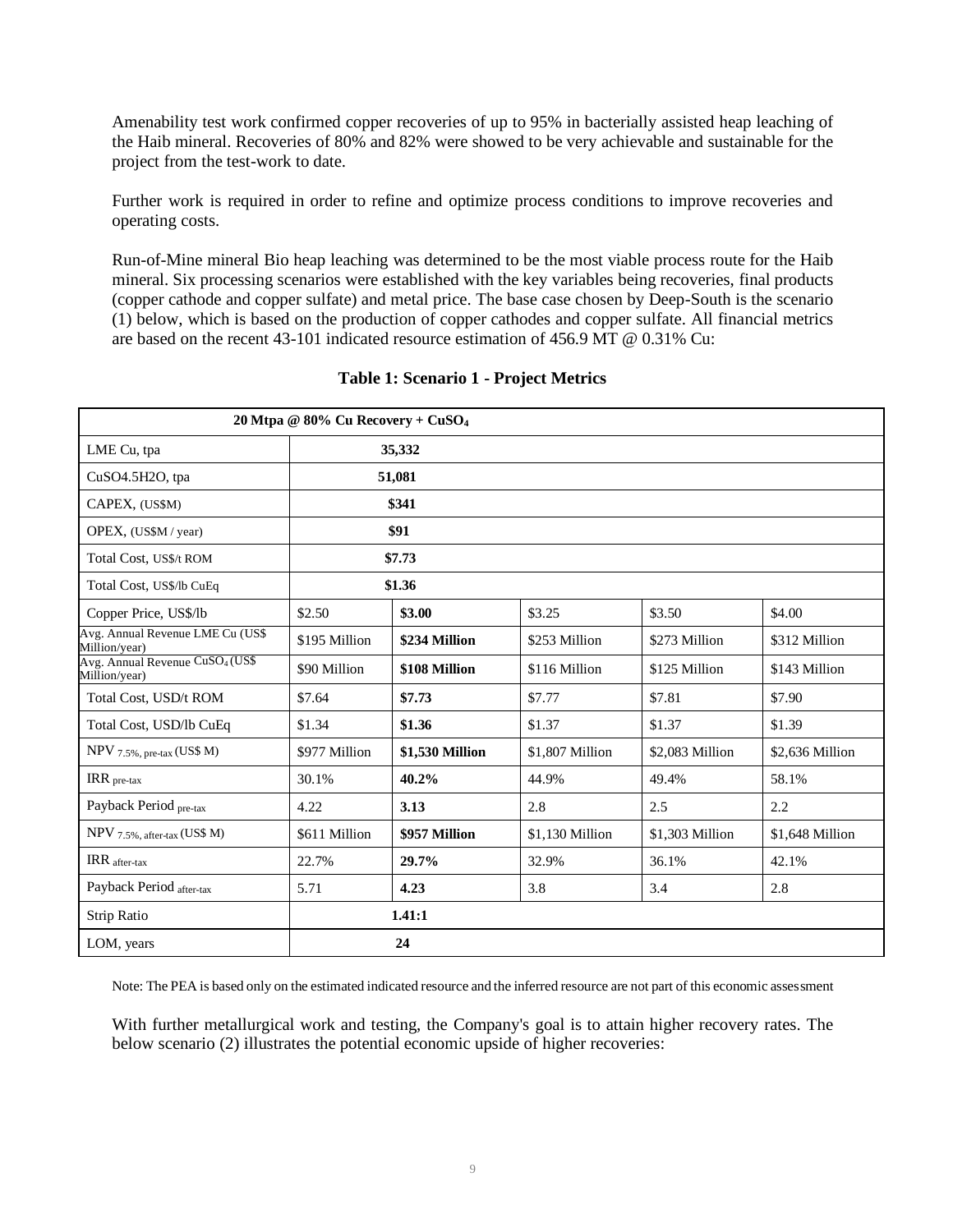|                                                              | 20 Mtpa @ 85% Cu Recovery + $CuSO4$ |                 |                 |                 |                 |  |  |
|--------------------------------------------------------------|-------------------------------------|-----------------|-----------------|-----------------|-----------------|--|--|
| LME Cu, tpa                                                  |                                     | 38,337          |                 |                 |                 |  |  |
| CuSO4.5H2O, tpa                                              |                                     | 51,081          |                 |                 |                 |  |  |
| CAPEX, (US\$M)                                               |                                     | \$341           |                 |                 |                 |  |  |
| OPEX, (US\$M / year)                                         |                                     | \$96            |                 |                 |                 |  |  |
| Total Cost, US\$/t ROM                                       |                                     | \$8.00          |                 |                 |                 |  |  |
| Total Cost, US\$/lb CuEq                                     | \$1.33                              |                 |                 |                 |                 |  |  |
| Copper Price, US\$/lb                                        | \$2.50                              | \$3.00          | \$3.25          | \$3.50          | \$4.00          |  |  |
| Avg. Annual Revenue LME Cu (US\$<br>Million/year)            | \$211 Million                       | \$254 Million   | \$275 Million   | \$296 Million   | \$338 Million   |  |  |
| Avg. Annual Revenue<br>CuSO <sub>4</sub> (US\$ Million/year) | \$90 Million                        | \$108 Million   | \$116 Million   | \$125 Million   | \$143 Million   |  |  |
| Total Cost, USD/t ROM                                        | \$7.91                              | \$8.00          | \$8.05          | \$8.09          | \$8.18          |  |  |
| Total Cost, USD/lb CuEq                                      | \$1.32                              | \$1.33          | \$1.34          | \$1.35          | \$1.36          |  |  |
| $NPV$ 7.5%, pre-tax (US\$ M)                                 | \$1,088 Million                     | \$1,673 Million | \$1,966 Million | \$2,259 Million | \$2,844 Million |  |  |
| $IRR_{pre}\xspace$                                           | 32.2%                               | 42.6%           | 47.5%           | 52.2%           | 61.1%           |  |  |
| Payback Period pre-tax                                       | 3.94                                | 2.94            | 2.6             | 2.4             | 2.0             |  |  |
| $NPV$ 7.5%, after-tax (US\$ M)                               | \$681 Million                       | \$1,047 Million | \$1,229 Million | \$1,412 Million | \$1,778 Million |  |  |
| $\text{IRR}_{\text{after-tax}}$                              | 24.1%                               | 31.3%           | 34.7%           | 38.0%           | 44.3%           |  |  |
| Payback Period after-tax                                     | 5.34                                | 3.98            | 3.5             | 3.2             | 2.7             |  |  |
| <b>Strip Ratio</b>                                           |                                     | 1.41:1          |                 |                 |                 |  |  |
| LOM, years                                                   |                                     | 24              |                 |                 |                 |  |  |

#### **Table 2: Scenario 2 - Project Metrics**

Note: The PEA is based only on the estimated indicated resource and the inferred resource are not part of this economic assessment Please note that: Mineral Resources that are not mineral reserves do not have demonstrated economic viability. Mineral resource estimates do not account for mineability, selectivity, mining loss and dilution. These mineral resource estimates ar based on Indicated Mineral Resources that are considered too speculative geologically to have the economic considerations applied to them that would enable them to be categorized as mineral reserves. However, there is no certainty that these indicated mineral resources will be converted to measured categories through further drilling, or into mineral reserves, once economic considerations are applied. There is no certainty that the preliminary economic assessment will be realized.

#### **Other scenarios**

The other scenarios can be found in the NI 43-101 technical report for the Haib Copper project that is available on SEDAR under Deep-South's profile and on the web site of the company.

## **Geology & Mineralization**

The Haib deposit is located within part of the Namaqua-Natal Province called the Richtersveld geological sub-province which is further subdivided into a volcano-sedimentary sequence (locally, the Haib Subgroup), the Orange River Group and the intrusive Vioolsdrift suite which are closely related in space and time.

The principal mineralized hosts at the Haib are a Quartz Feldspar Porphyry (QFP) and a Feldspar Porphyry (FP).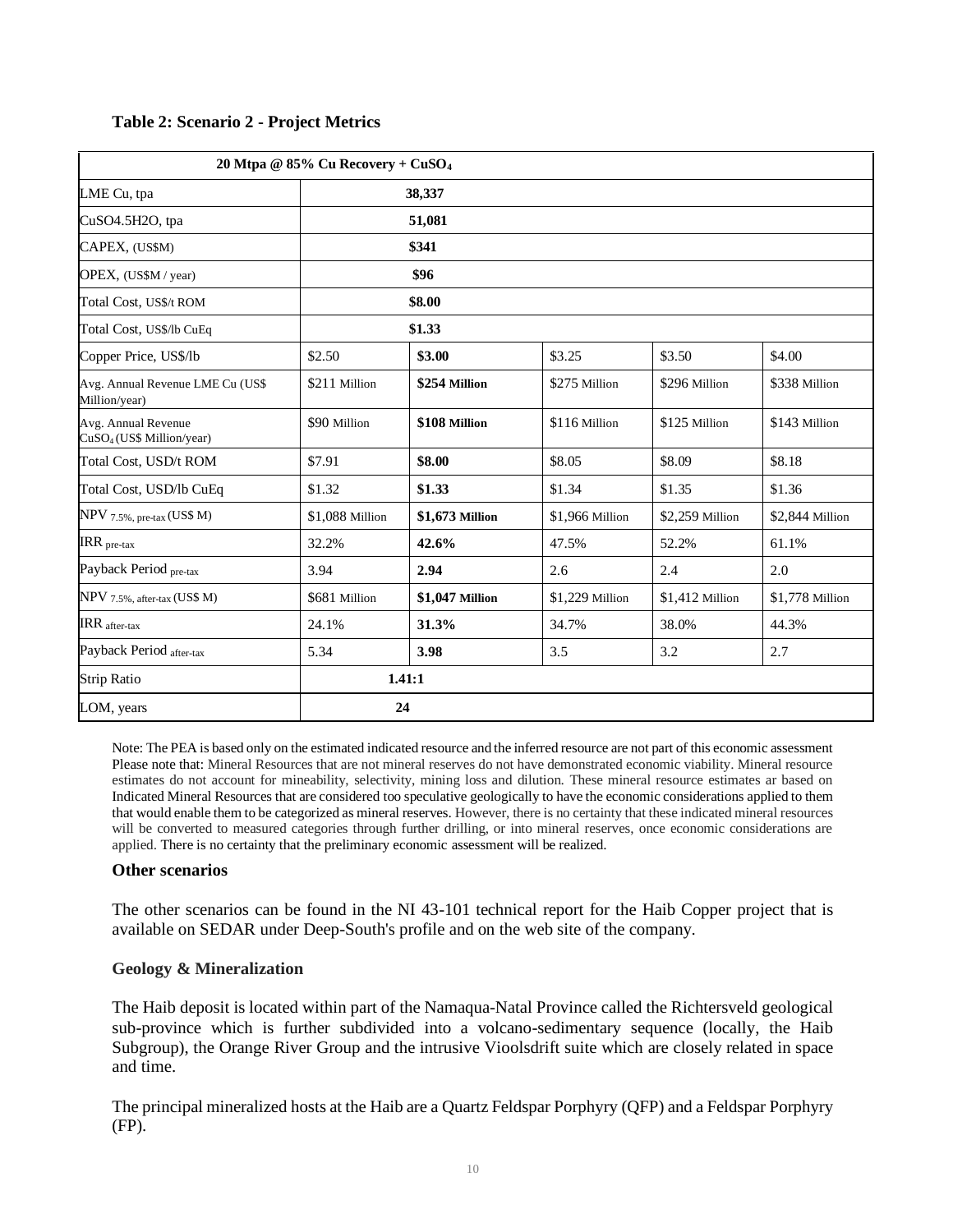The Haib deposit is, in essence, a large volume of rock containing copper mineralization. The grade is variable from higher grade in the three core zones progressively dropping towards the margin of the deposit.

The principal sulfides within the Haib body are pyrite and chalcopyrite with minor molybdenite, bornite, digenite, chalcocite and covellite.

#### **Mineral Resources**

The mineral resources for the Haib Copper Project were estimated by Dean Richards of Obsidian Consulting Services, supervidsed by Peter Walker of P  $\&$  E Walker Consultancy, both independent Qualified Persons as defined by NI 43-101 and were reported in a news release dated January 16, 2018 but are summarized below for convenience. Readers should review that news release for additional information or read the full report that can be viewed on our web site at: https://www.deepsouthresources.com/projects/technical-reports/ or on the SEDAR web site at: www.sedar.com.

| <b>Resource Class</b> | <b>Million</b><br><b>Tonnes</b> | $Cu(^{0}/_{0})$ | <b>Contained Cu x</b><br>billion lbs |
|-----------------------|---------------------------------|-----------------|--------------------------------------|
| Indicated             | 456.9                           | 0.31            | 3.12                                 |
| Inferred              | 342.4                           | 0.29            | 2.19                                 |

## **Table 3: Classified mineral resources of the Haib Project at a 0.25% Cu cut-off grade**

Notes:

1- Dean Richards of Obsidian Consulting Services, a Member of the Geological Society of South Africa and Professional Natural Scientist (Pr. Sci. Nat) with the South African Council for Natural Scientific Professions (SACNASP), estimated the Mineral Resources under the supervision of Peter Walker of P & E Walker Consultancy, both of whom are the Qualified Persons for the Mineral Resource Estimates. The effective date of the estimate is January 15, 2018. Mineral Resources are estimated using the CIM Definition Standards for Mineral Resources and Reserves (2014).

2- Reported Mineral Resources contain no allowances for hanging wall or footwall contact boundary loss and dilution. No mining recovery has been applied.

Rounding as required by reporting guidelines may result in apparent differences between tonnes, grade and contained metal content.

| Table 4: Haib copper indicated mineral resources, sensitivity cases |  |  |
|---------------------------------------------------------------------|--|--|
|                                                                     |  |  |

| %Cu Cut-off | <b>Million</b><br><b>Tonnes</b> | $Cu(^{9}/_{0})$ | <b>Contained Cu x</b><br>billion lbs |
|-------------|---------------------------------|-----------------|--------------------------------------|
| 0.20%       | 904.8                           | 0.27            | 5.39                                 |
| 0.25%       | 456.9                           | 0.31            | 3.12                                 |
| 0.30%       | 219.8                           | 0.36            | 1.74                                 |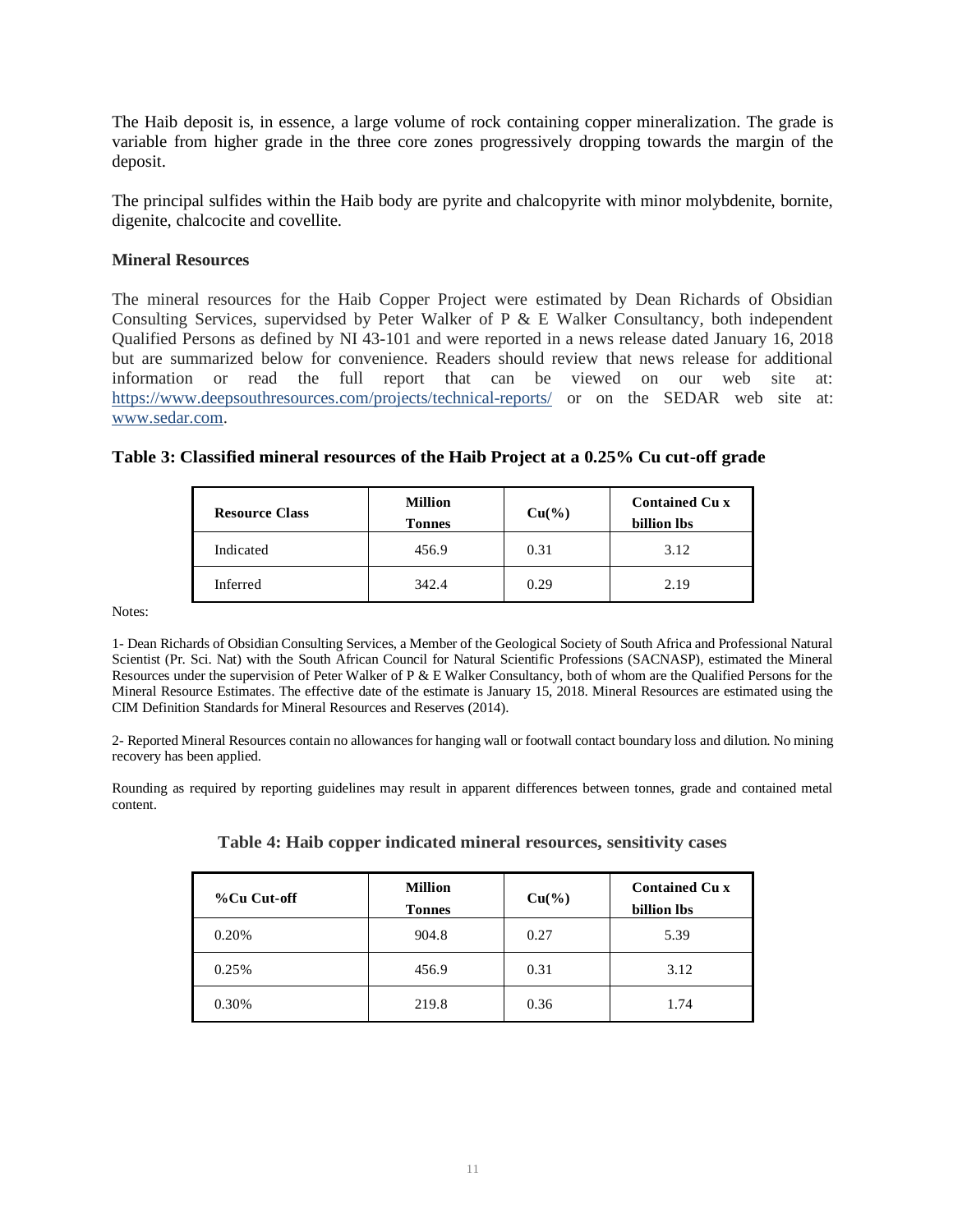| %Cu Cut-off | <b>Million</b><br><b>Tonnes</b> | $Cu(^{9}/_{0})$ | <b>Contained Cu x</b><br>billion lbs |
|-------------|---------------------------------|-----------------|--------------------------------------|
| 0.20%       | 686.2                           | 0.26            | 3.93                                 |
| 0.25%       | 342.4                           | 0.29            | 2.19                                 |
| 0.30%       | 109.8                           | 0.34            | 0.82                                 |

**Table 5: Haib copper inferred mineral resources, sensitivity cases**

Note: The PEA is based only on the estimated indicated resource and the inferred resource are not part of this economic assessment

This Haib Copper Mineral Resource has been defined by diamond core drilling covering a total surface area of some 2.6 square kilometres.

The mineral resource classification is closely related to data proximity. Topographic elevations within the mineral resource area vary from 320m to 640m above mean sea level and average 480m above mean sea level.

Indicated resources are constrained between the variable topographic surface and a horizontal level which is 75m above mean sea level and within which the majority of the drill and assay data are constrained. Inferred resources are laterally constrained by the last line of drill holes and extend vertically from the horizontal surfaces defined by the +75m and -350m above mean sea level (a block of 425m thickness) within which there is a lesser data set derived from drilling.

Mineralization is open near surface and at depth to at least 800 metres deep. The Mineral Resource estimate is based on the results from approximately 66,500 metres of drilling in 196 holes. The most recent drilling data comes from Teck Resources drilling programs totalling 14,500 metres (2010 & 2014) and from re-assaying a part of the 164 historical drill cores which are well preserved on site. Indicated Resources are defined by a drill grid of 150 metres by 150 metres, while Inferred Resources are defined by a drill grid of 300 metres by 150 metres.

The Haib Copper exploration licence provides significant potential for resource expansion, since there is known, but poorly drilled and assayed, mineralisation beyond the drill grid boundaries and below the main mineralized body (which covers some 2 square kilometres of surface area), where a few drillholes from 75m above mean sea level to -350m above mean sea level (i.e. a thickness of 425m) have shown that mineralisation is present. The deepest drillhole did not pass out of mineralized material. In addition, there are 5 satellite mineralized target areas surrounding the main Haib porphyry body which still require further evaluation.

*Mineral Resources that are not mineral reserves do not have demonstrated economic viability. Mineral resource estimates do not account for mineability, selectivity, mining loss and dilution. These mineral resource estimates are based on Indicated Mineral Resources that are considered too speculative geologically to have the economic considerations applied to them that would enable them to be categorized as mineral reserves. However, there is no certainty that these indicated mineral resources will be converted to measured categories through further drilling, or into mineral reserves, once economic considerations are applied. There is no certainty that the preliminary economic assessment will be realized.*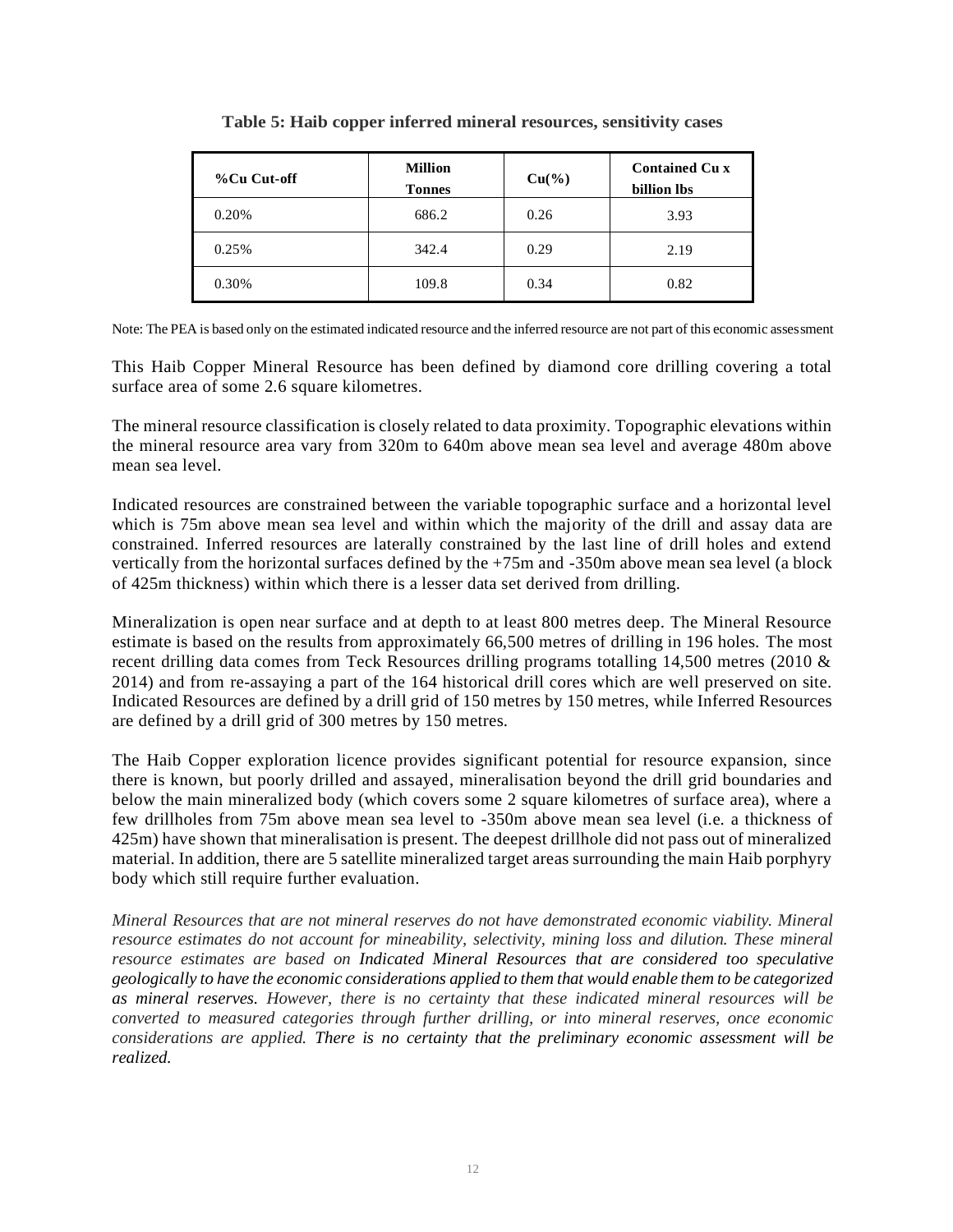## **Mineralogy**

The Haib Copper Deposit is a large sulfide mineral deposit. Copper is mainly present as a sulfide in the form of chalcopyrite. Copper is also present as oxides (chrysocolla, plancheite, malachite and azurite), occurring as intrusions in shear zones. Initial testwork results showed that the Haib mineralisation is a competent quartz feldspar porphyry rock.

It can be seen that the main mineral is copper with only an accessory amount of molybdenum present. The chalcopyrite also occurs as occasional coarse irregular grains from 0.1 mm to 0.35 mm.

## **Mining Methods**

Considering the Haib copper deposit characteristics, the suitable mine design is based on an open pit method. As the deposit is basically composed of hard rock material, the mining operations will involve drill and blast of all excavated material, which will be segregated by cut-off grade.

The mining fleet considered for the Haib project would consist of appropriately sized hydraulic excavators and off highway dump trucks, depending, supported by standard open-cut drilling and auxiliary equipment.

Initial open pit mine design work undertaken indicates a strip ratio of 1.41:1 for 20 Mtpa. The low strip ratio has a significant effect on the low operating cost indication of the project.

#### **Recovery Method**

For the recovery of copper from the Haib deposit, heap leaching was considered for all options. The primary reasons for the selection of heap leaching are the low-grade nature of the deposit and the vast scale of the mineral body. Previous work conducted on the Haib Project suggested that a conventional crush-grind-float and sale of copper concentrate is not economically feasible under the current copper market conditions. The low costs associated with heap leaching compared to a whole mineral flotation circuit is believed to improve the viability of the project. Heap leaching is traditionally performed on oxide material, although there has been increasing development in the application to acid-insoluble sulfides.

Previous sighter amenability test work, carried out by Mintek, METS and SGS South Africa, suggests that high amounts of copper can be extracted from the Haib material, up to 95.2% via a bacterial assisted leaching. However, additional test work is required to determine the optimal operating parameters. The system design proposed will use 3 stage crushing and a mineral sorting system (either on the primary crushed product or the secondary crushed product depending on the technology selected) that will provide higher grade mineral to the heaps. The primary crusher will reduce the rock to 127 mm (gyratory crusher), the secondary crusher to 32 mm (cone crusher) and the tertiary crusher to 5 mm (HPGR).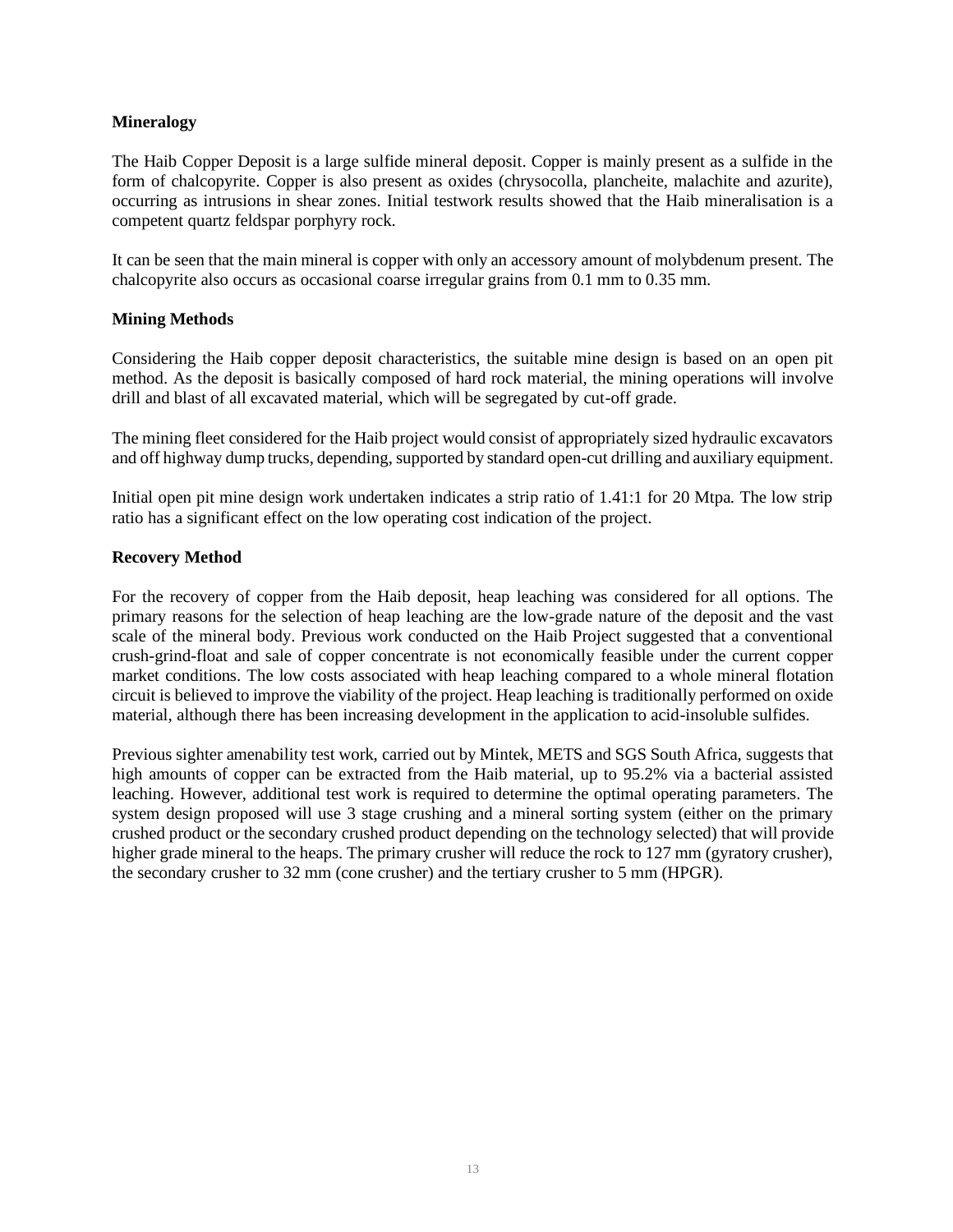# **Haib Copper flow sheet diagram**



# **Capital Cost**

**Table 6: Capital cost breakdown @ 80% Cu recovery at a price of US \$ 3.00 per lb of copper**

| Direct Cost (US\$M)           | 20 Mtpa |
|-------------------------------|---------|
| Crushing & HPGR               | 101.1   |
| Agglomeration & Heap Leaching | 43.2    |
| Copper Solvent Extraction     | 72.9    |
| Iron Removal                  | 6.3     |
| Process and Raw Water         | 4.1     |
| Reagents                      | 5.0     |
| <b>Services</b>               | 2.9     |
| Supporting Infrastructure     | 3.0     |
| <b>First Fill</b>             | 8.3     |
| <b>Indirect Cost (US\$M)</b>  |         |
| <b>Working Capital</b>        | 24.7    |
| Insurance                     | 7.4     |
| <b>EPCM</b>                   | 24.7    |
| Contingency                   | 24.7    |
| Commissioning                 | 5.0     |
| Accommodation & Temp Services | 5.0     |
| Spares & Tools                | 3.0     |
| Total (US\$M)                 | 341.3   |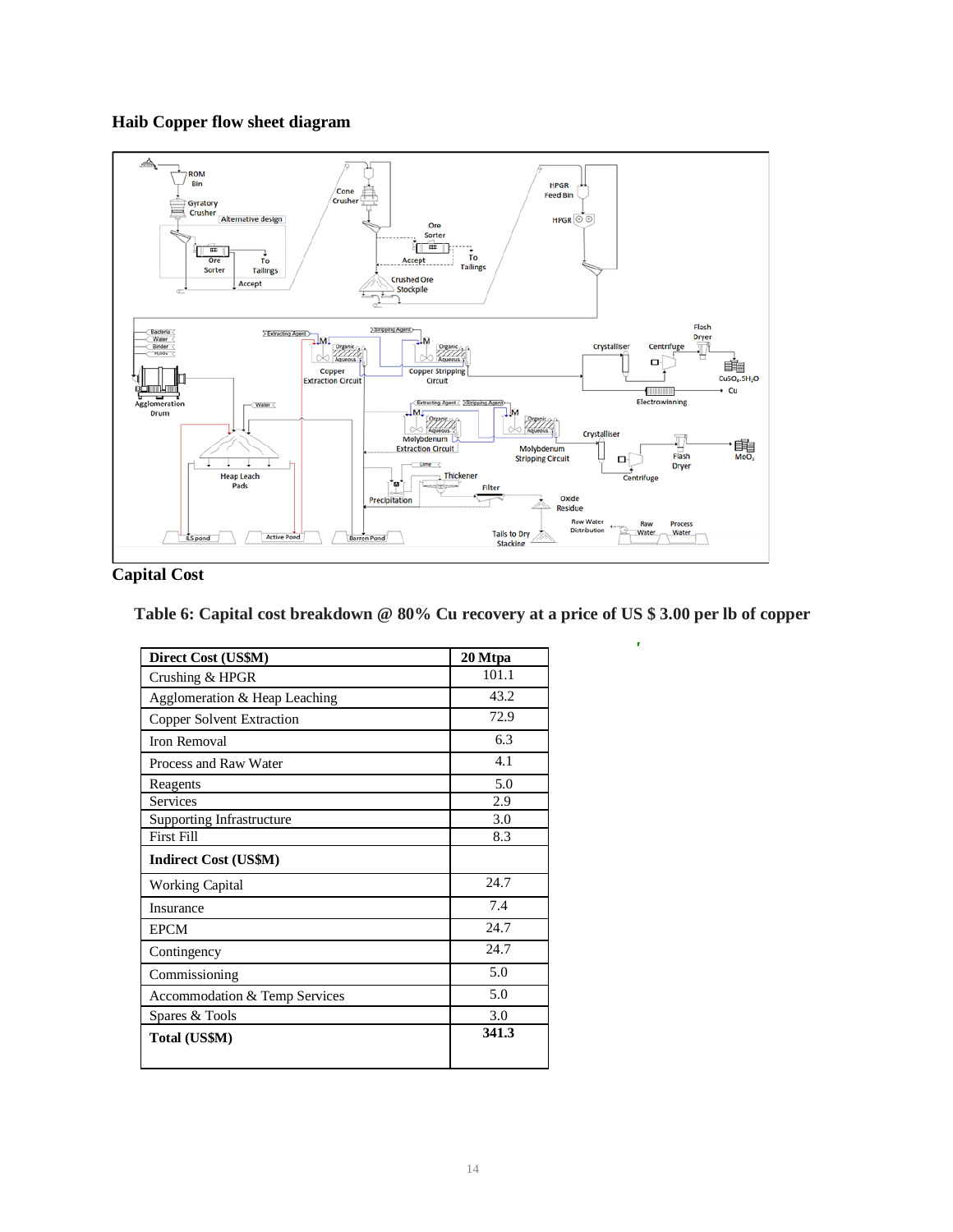## **Operating Costs**

Total operating costs, including capital leases as an operating expense, are estimated in the PEA and are broken down as follows:

| 20 Mtpa @ 80% Cu Recovery + CuSO <sub>4</sub> |        |                     |                  |                  |  |
|-----------------------------------------------|--------|---------------------|------------------|------------------|--|
|                                               |        | <b>Annual Cost</b>  | <b>Unit Cost</b> | <b>Unit Cost</b> |  |
| Area                                          |        | $(900 \text{ USD})$ | (USD/t ROM)      | $(USD1)$ CuEq)   |  |
| Mining                                        |        | 45,200              | 2.26             | 0.40             |  |
| Processing                                    |        | 90,799              | 4.54             | 0.80             |  |
| Product Freight                               |        | 3,889               | 0.19             | 0.03             |  |
| Wharfage & Shiploading                        |        | 432                 | 0.022            | 0.004            |  |
| Administration                                |        | 4,000               | \$0.20           | 0.04             |  |
|                                               | \$2.00 | 6,824               | 0.34             | 0.06             |  |
|                                               | \$2.25 | 7,677               | 0.38             | 0.07             |  |
| Royalty                                       | \$2.50 | 8,530               | 0.43             | 0.08             |  |
|                                               | \$2.85 | 9,724               | 0.49             | 0.09             |  |
|                                               | \$3.00 | 10,236              | 0.51             | 0.09             |  |
|                                               | \$2.00 | 151,144             | 7.56             | 1.33             |  |
|                                               | \$2.25 | 151,997             | 7.60             | 1.34             |  |
| <b>Total</b>                                  | \$2.50 | 152,850             | 7.64             | 1.34             |  |
|                                               | \$2.85 | 154,044             | 7.70             | 1.35             |  |
|                                               | \$3.00 | 154,556             | 7.73             | 1.36             |  |
|                                               |        |                     |                  |                  |  |

**Table 7: Total operating cost breakdown – Scenario 1**

Note: *Mineral Resources that are not mineral reserves do not have demonstrated economic viability. Mineral resource estimates do not account for mineability, selectivity, mining loss and dilution. These mineral resource estimates are based on Indicated Mineral Resources that are considered too speculative geologically to have the economic considerations applied to them that would enable them to be categorized as mineral reserves. However, there is no certainty that these indicated mineral resources will be converted to measured categories through further drilling, or into mineral reserves, once economic considerations are applied. There is no certainty that the preliminary economic assessment will be realized.*

# **Tailing Disposal**

There will be no tailings. The spent heaps will be rehabilitated and left in place. Due to environmental reasons and water resources, the tailings from the pH adjustment process and the iron removal process will be disposed onto the spent heaps via the method of filtered dry stacked tailings.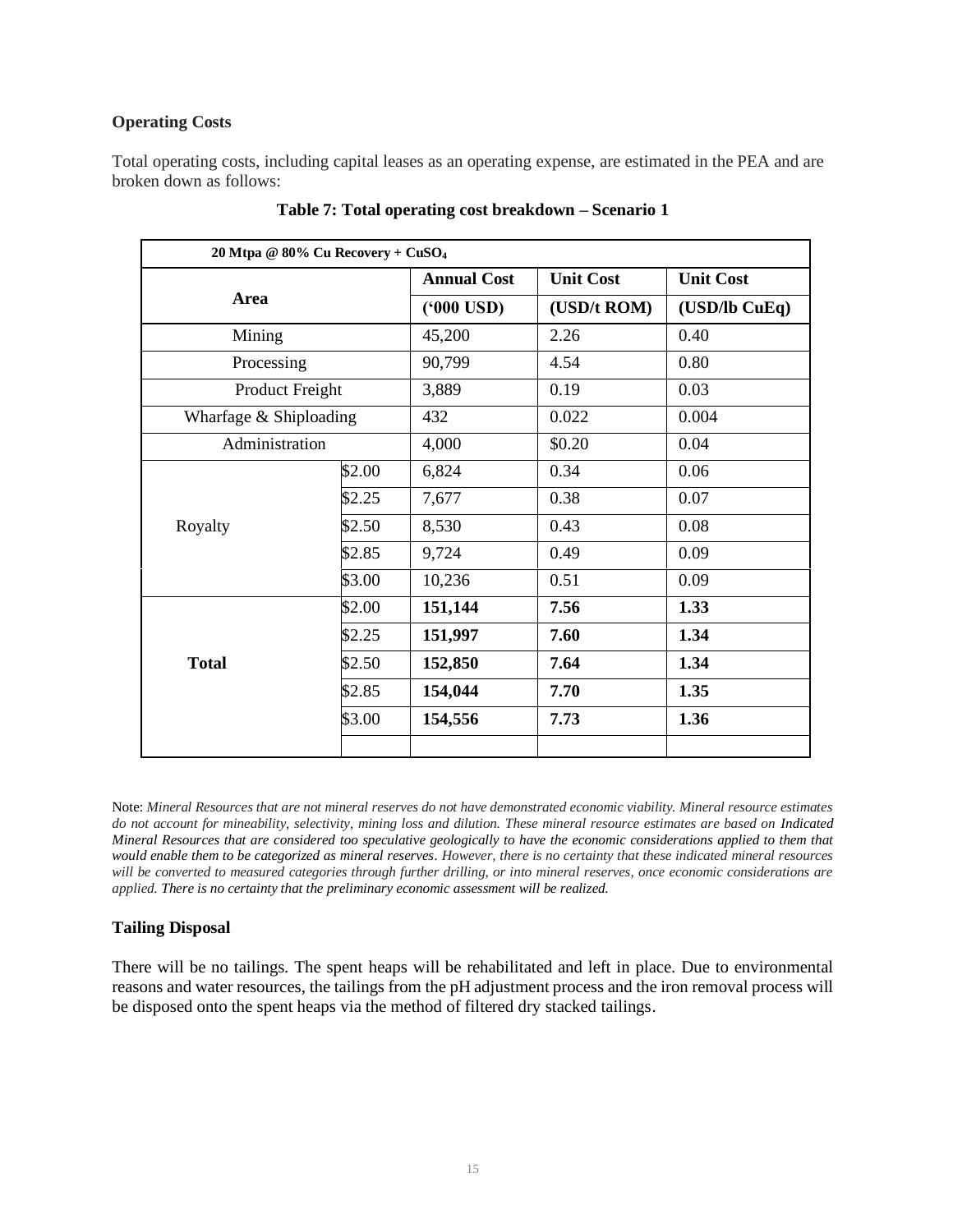## **Environmental considerations**

In terms of environmental aspects, dry stack facilities offer a number of advantages to other surface tailings storage options – some of these include:

- Reduced water requirements, principally achieved by recycling process water and near elimination of water losses through seepage and/or evaporation;
- Groundwater contamination through seepage is virtually eliminated;
- Significant safety improvement with the risk of catastrophic dam failure and tailings runout being eliminated;
- Easier to close and rehabilitate.

## **Waste rock storage**

It is suggested to consider stockpiling the low-grade mineral to process it at the end of mine life, in case the copper price increase considerably by the end of the mine life and/or a new mineral processing technology be created or developed.

## **Products**

## **LME Copper (cathodes)**

Copper is one of the most widely used metals on the planet. China, Europe and the USA are the main global consumers of copper. Copper will be produced on the cathode of the electrowinning cell as pure sheets, which will be a pure (99%) solid. Pure copper metal is used for a variety of purposes. The major use is electrical wiring due to the great electrical conductivity of copper. Additionally, copper is used in many metal alloys such as brass and bronze, which are stronger and more corrosion resistant than pure copper.

## **Copper Sulfate**

Copper sulfate will be sold as a blue powder when the crystals are crushed and dried. Copper sulfate is used in multiple industries such as arts, mining, chemical, pharmaceutical, healthcare and agriculture. The biggest use is for farming as an herbicide or fungicide. Additionally, it inhibits the growth of E-Coli. In the healthcare sector, it is used in sterilizers and disinfectants and can be used to control proliferation of bacteria and viruses. Industrial usage could be in adhesives, building, chemical, textile industries, etc. where it is used to manufacture products like insecticides, wood preservatives and paints. High purity copper sulfate has a 25% premium price based on the copper content in the sulfate.

#### **Sulphur Burning Plant**

The design for each option as it stands involves the burning of sulphur to produce sulphuric acid. There are several possibilities for sulphuric acid sourcing, including purchasing from smelters within Namibia.

Buying in sulphuric acid at the start of the project life and building a sulphur burning plant once the project is cash flow positive may provide a better economic scenario.

This will allow for the sulphur burning plant capital to be deferred and the payback period to be shortened.

## **Recommendations**

The results from the PEA have been promising and provides a fundamental support for Deep-South's intention to move the project towards the Feasibility Study phase on the of the deposit.

Deep-South has set a target of achieving 85% copper recovery as a basis of design in the feasibility study. Some of the parameters to be evaluated in the study are:

• Recycled column leaching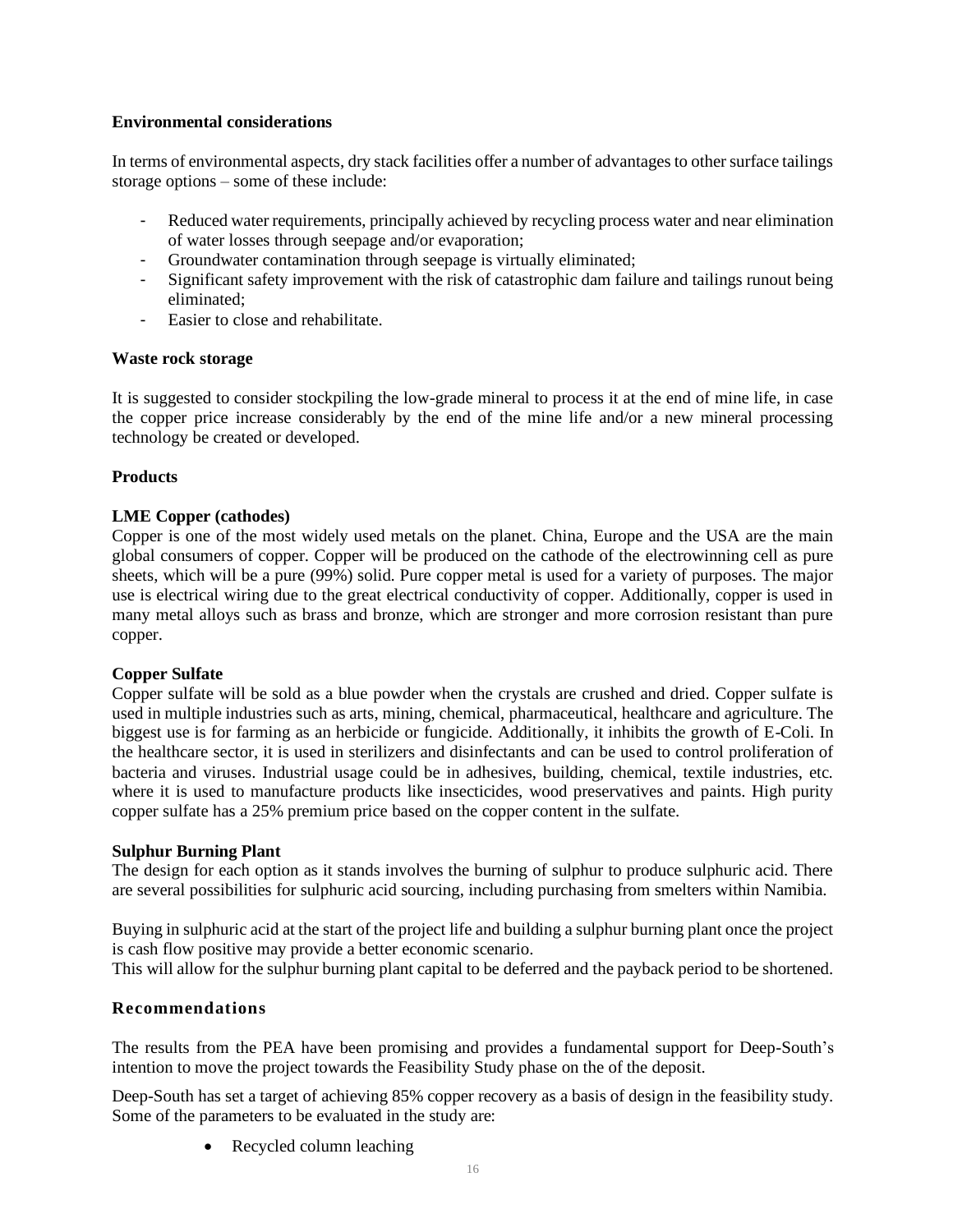- Higher temperature leaching
- Optimization of particle sizing for leaching
- Different bacterial strains
- Resting after 200 days for 30 days and then irrigation for another 30 days
- Optimization of leach pH leach
- Optimization of nutrient addition to the leach

Infill drilling in the high-grade area of the deposit, which can be included in the early part of the mine schedule is recommended. This will improve project economics in the financial model.

A drill program of 12,000 meters is recommended to infill a high grade section of the deposit. With a closer grid spacing, a high-grade part of the deposit could be included in the first years of mining to improve the economics and pay-back period.

Further to the Feasibility Study and the drilling of the mineral body as above, a small Pilot Plant is recommended on-site to validate and optimize the process under local conditions. The detailed engineering information and optimization would provide improved confidence in proceeding with a commercial operation.

The work conducted to date provides confidence to move forward, and there is every possibility of improving copper recovery and reducing the operating costs further.

The PEA technical report will be filed on SEDAR at **[www.sedar.com](http://www.sedar.com/)** and on the Deep-South website at **[www.deepsouthresources.com](http://www.ivanhoemines.com/)** shortly after the issuance of this news release.

## **Project Risks**

Further information about the PEA and the resource estimate referenced in this news release, including information in respect of data verification, key assumptions, parameters, risks and other factors, can be found in the NI 43-101 technical report for the Haib Copper project that will be filed on SEDAR under Deep-South's profile.

## **Opportunities**

- Metallurgical advanced test work;
- Infill drilling of the high-grade area in order to estimate a measured resource;
- X-Ray ore sorting test work to define the potential economic enhancement; and
- Solar Energy: Given the semi-arid climate of Namibia, a solar energy farm may be an option for reducing the unit cost of power. This will also have positive social impacts for the project, which is expected to have a long life.

Other opportunities are presented in the the NI 43-101 technical report for the Haib Copper project that will be filed on SEDAR under Deep-South's profile.

## **Project Expansion:**

The resource tonnage allows for possible multiple expansion stages to be executed should the project proceed once in production. A staged approach is recommended in order to de-risk the project by projecting that the project achieves positive cash flow prior to plant expansions.

## **Way Forward**

The results from the updated PEA have been promising, Deep-South intends to undertake a Feasibility Study for the deposit as the next phase of the project. The program will include but not limited to: drilling of the high-grade area in order to define the grade and estimate a measured resource, detailed mine design,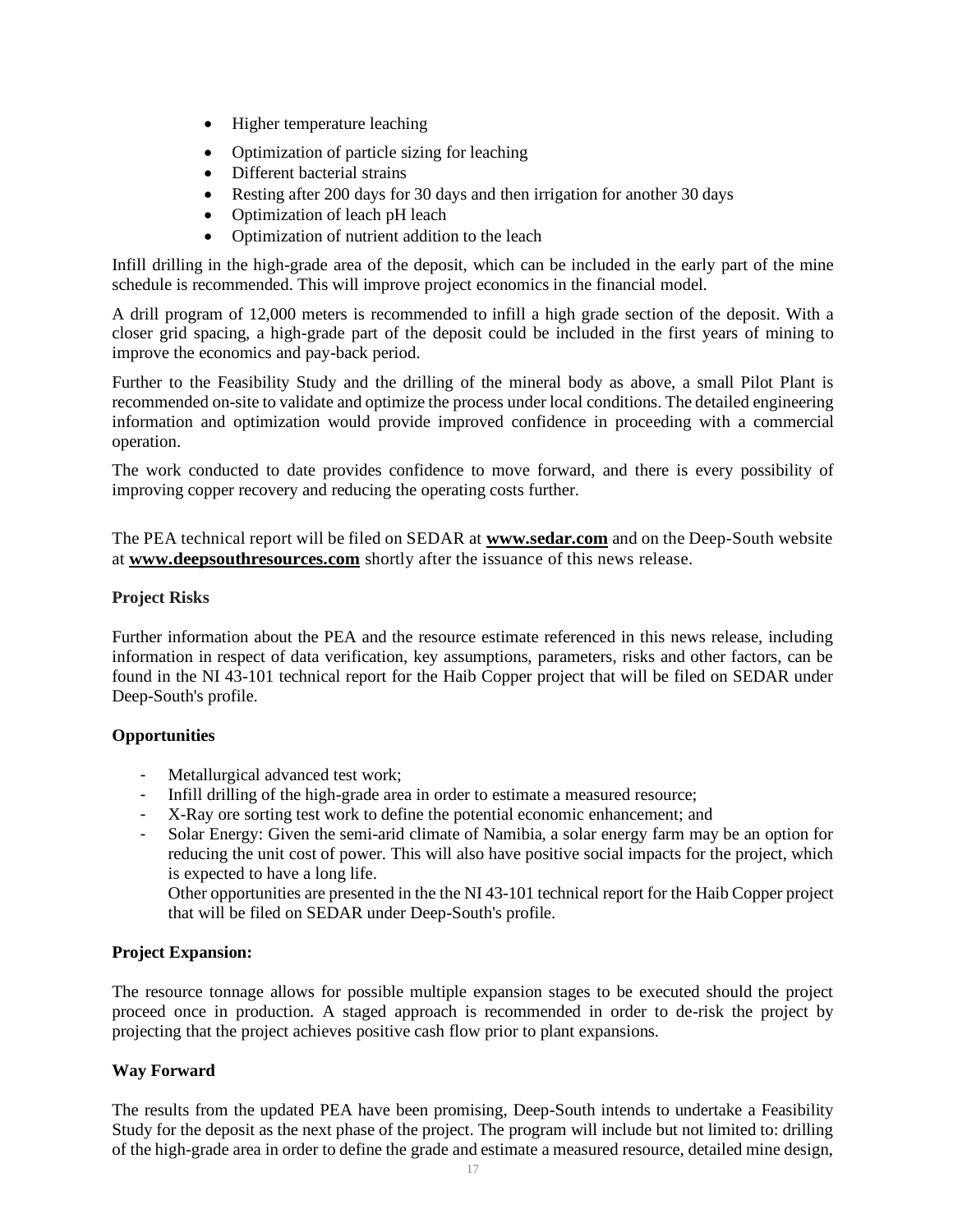measured resource definition, metallurgical and process technologies test work, engineering design and an environmental impact study.

**Quality Control and Assurance and Data Verification**

The independent qualified persons for the Haib Copper PEA are Mr. Damian Connelly of Mineral Engineering and Technical Services, Mr. Peter Walker of P & E Walker Consultancy and Mr. Dean Richards of Obsidian Consulting Services.

Obsidian Consulting Services conducted a review of the QA/QC programme implemented by Teck using the certificates of analysis received from Acme Labs and provided by Teck. This review compared the results of field duplicates, blanks as well as the various standards utilised with respect to Cu and Mo.

The design of Teck's drilling programme, quality assurance / quality control programme and the interpretation of results were under the control of Teck's geological staff. The QA/QC programme is consistent with industry best practices. Drill core is logged and cut onsite, with half-core samples prepared at Analytical Laboratory Services, Windhoek, Namibia. Prepared samples are shipped to Acme Analytical Laboratories, Vancouver, Canada for appropriate base metal assaying and gold fire assaying techniques. All analytical batches contain appropriate blind standards, duplicates and blanks inserted at regular intervals to independently assess analytical accuracy and precision.

Mr. Walker and Mr. Richards reviewed the sample chain-of-custody, quality-assurance and quality-control (QA/QC) procedures, and the accreditations of analytical laboratories used by Teck. The QPs are of the opinion that the procedures and QA/QC are acceptable to support Mineral Resource estimation.

Mr. Walker also audited the assay database, core logging and geological interpretations and found no material issues with the data as a result of these audits.

In the opinion of the QPs, the data verification programs undertaken on the geological and assay data collected from the Haib Copper support the geological interpretations and the analytical and database quality, and the data collected, can support Mineral Resource estimation.

## **Qualified Persons**

Damian E.G. Connelly, BSc (Applied Science), FAusIMM, CP (Met), Principal Consulting Engineer of METS Engineering Group is the main author of the Preliminary Economic Assessment report and is responsible for the technical part of this press release and is the designated Qualified Person under the terms of National Instrument 43-101.

Peter Walker B.Sc. (Hons.) MBA Pr.Sci.Nat. of P & E Walker Consultancy is the main author of the 43- 101 resource estimation report, and is a Qualified Person under the terms of National Instrument 43-101.

Mr. Dean Richards Pr.Sci.Nat. , MGSSA – BSc. (Hons.) Geology, of Obsidian Consulting Services is the contributing author of the 43-101 resource estimation report and is a Qualified Person under the Terms of the National Instrument 43-101.

#### Zambia, Property

On April 7, 2022, the Company announced the signature of a definitive earn-in agreement with Word Class Minerals Venture Ltd ("WCMV") of Zambia to acquire up to 80% of three copper exploration licences in the centre of the Zambian Copper belt. The Company will have the option to acquire up to 80% of the Large Scale Exploration Licences LEL 23246, LEL 23247 and LEL 23248 held by WCMV in Zambia, with term of the agreement as follows:

- \$15,000USD payable to WCMV (paid) upon signature of the agreement;
- \$15,000USD payable to WCMV upon approval of the transaction by the TSX Venture Exchange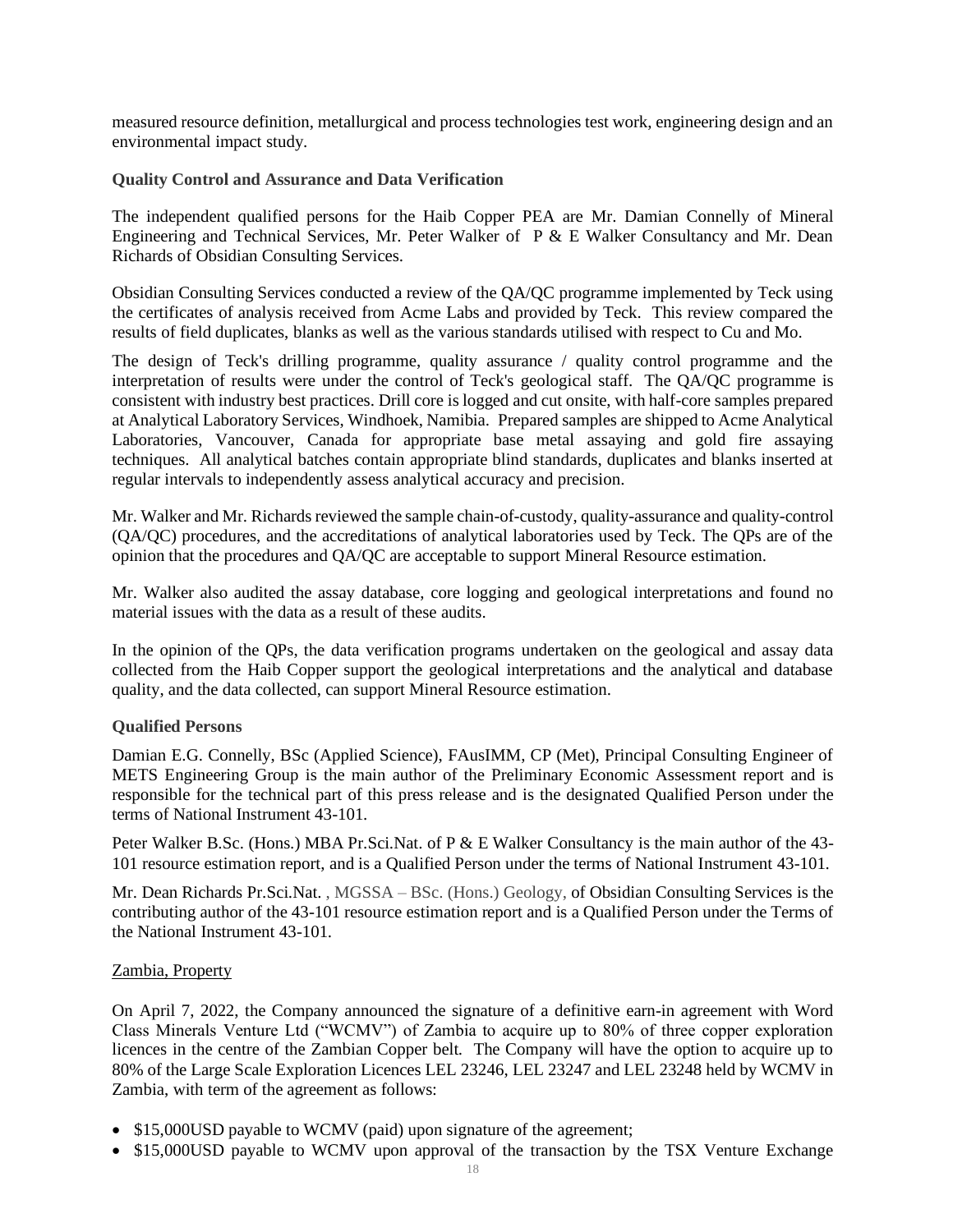("TSX-V");

- the issuance of 500,000 common shares to WCMV upon approval by the TSX-V;
- \$30,000USD payable to WCMV on the second anniversary of the agreement;
- the issuance of 250,000 common shares to WCMV on the second anniversary of the agreement;

On or before the second anniversary of the agreement, the Company will complete the collection and analysis of 100 soil samples over the identified anomalies on Licence LEL 23246 and 350 soil samples over the identified targets on each of Licences LEL 23247 and LEL 23248. The Company will then decide whether to proceed with more intensive sampling or to evaluate any drilling targets.

Upon completion of the above, the Company will have acquired an undivided interest in 51% of the Licences. In order to acquire the remaining 29% of the Licences, at the end of the third, fourth and fifth year of the agreement, the Company will pay WCMV \$30,000USD per year for a total of \$90,000USD and spend a minimum of \$1 million USD in exploration programmes per year for a total of \$3 million USD in exploration expenditure.

Upon approval of the transaction with WCMV by TSX-V, the Company will acquire all of the exploration data for the licences LEL 23246, LEL 23247 and LEL 23248 held by Mr. Nathan Sabao ("the geological consultant") for the consideration as follows:

• the issuance of 500,000 common shares to the geological consultant upon approval by the TSX-V.

Furthermore, on the first anniversary of the transaction, the geological consultant will transfer to the Company all of the exploration data for projects in the Luapula region in consideration for the issuance of a further 500,000 common shares of the Company.

The transaction is conditional to the approval of the TSX Venture Exchange.

## Details on the Zambia Licenses

**Luanshya West project (LEL 23247)**. The license is situated in the center of the Zambian Copper belt which forms part of the Central African Copper belt, one of the most prolific copper belts in the world. The Large Exploration License covers 5,423.26 hectares (54.24 Sq. Km).

A NI 43-101 technical qualifying report is currently under review by the TSX-V.

The project prospectively is based on the location of the subject property over the unconformable contact zone between basement granites and Lower Roan Group sediments where most copper belt mines in both Zambia and the Democratic Republic of Congo (the "DRC") are located. This prospectively is reinforced by a positive series of coincident soil geochemical anomalies over the contact zone.

The project area is close to established copper / cobalt mines with Chibuluma mine some 35Km to the north-east, Chambishi mine 41Km north-northeast, N'changa mine 53Km north-northwest and Luanshya mine some 40Km east-southeast from the center of the project area.

Some 850 soil samples and some geophysical data were collected over the subject property by Teal (a subsidiary of African Rainbow Minerals Ltd) between 2007 and 2009. The airborne geophysical data was evaluated by the geophysical consultant K. P. Knupp on behalf of Teal. Knupp identified a total of 11 targets for strata- bound vein-hosted Cu, Pb, Zn, Co, Ni, Ag and Au mineralization and 1 target for stratiform Cu-Co mineralization over the larger exploration property then held by Teal.

**Chililabombwe project (LEL 23247)**. The license is situated in the north of the Zambia Copper belt near the DRC border. The Large Exploration License covers 2,200 hectares (22.5 Sq, Km).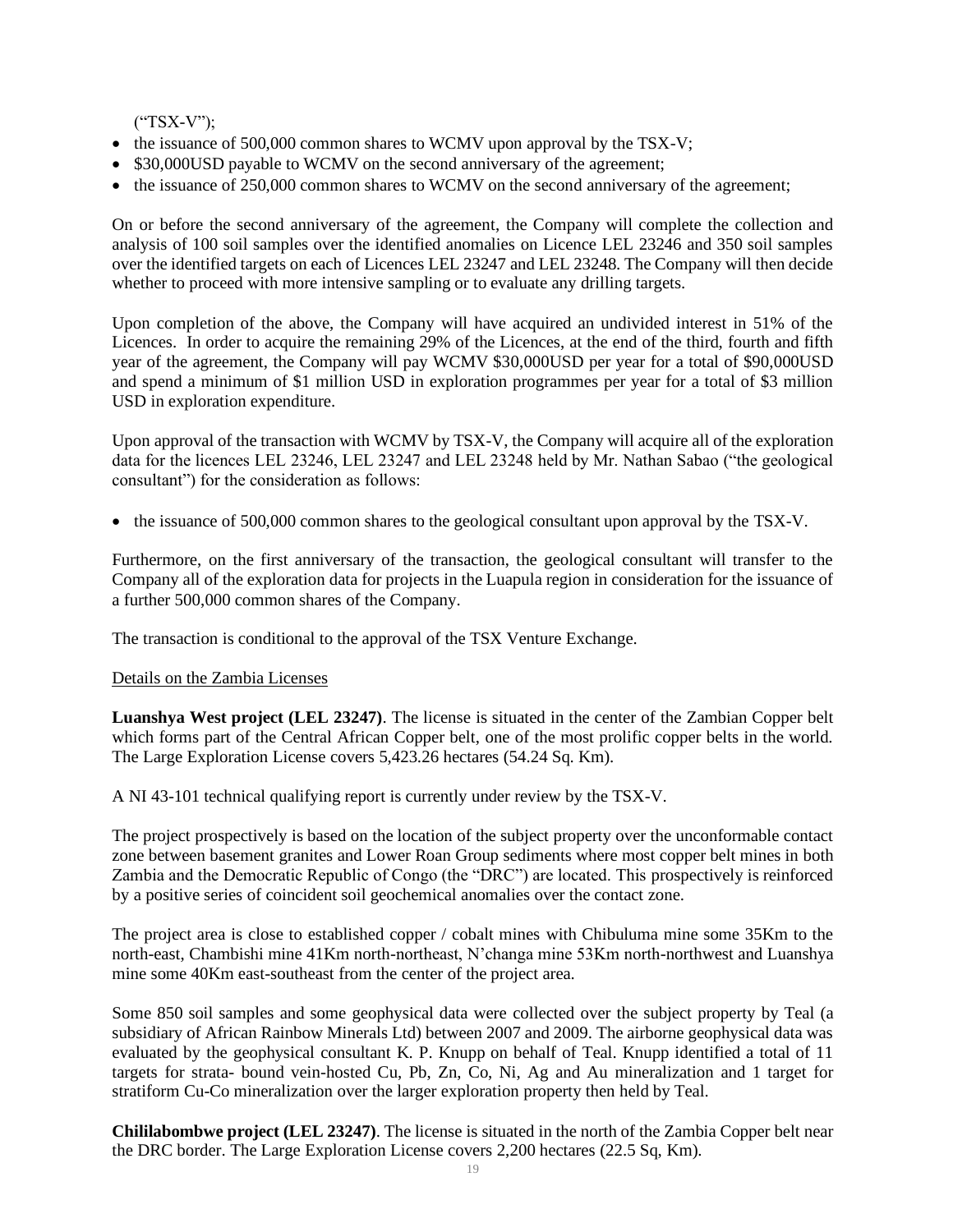The project prospectively is based on the location of the subject property over the unconformable contact zone between basement granites and Lower Roan Group sediments where most copper belt mines in both Zambia and the Democratic Republic of Congo (the "DRC") are located.

The project area is close to established copper / cobalt mines with Konkola mine 12 km west and the Lubambe mine 30 km to the north-west from the center of the project area**.**

**Mpongwe project (LEL 23248)**. The license is situated in the center of the Zambian Copper belt. The Large Exploration License covers 67,500 hectares (675 Sq. Km).

The project prospectively is based on the location of the subject property over the unconformable contact zone between basement granites and Lower Roan Group sediments where most copper belt mines in both Zambia and the Democratic Republic of Congo (the "DRC") are located.

## SUMMARY OF ANNUAL RESULTS & RESULTS OF OPERATION

The following selected financial data have been prepared in accordance with IFRS and should be read in conjunction with the Company's audited financial statements for the year ended August 31, 2021. Due to the Transaction discussed, and for accounting purposes, the following summary numbers represent that of the financial position, operating results, and cash flows of the Company's legal subsidiary, #1054137 BC Ltd. of the last three completed financial years to the year ended August 31.

| <b>Financial Year Ended</b>            | 2021        | 2020        | 2019       |
|----------------------------------------|-------------|-------------|------------|
| Total revenue                          | \$Nil       | \$Nil       | \$Nil      |
| Net loss                               | (2,666,439) | (1,454,473) | (490, 194) |
| Net loss per share – basic and diluted | (\$0.02)    | (\$0.02)    | $(\$0.01)$ |
| Total assets                           | 9,811,241   | 5,342,682   | 5,515,025  |
| Total long term financial liabilities  | \$Nil       | \$Nil       | \$Nil      |
| Cash dividends declared $-$ per share  | \$Nil       | \$Nil       | \$Nil      |

#### SUMMARY OF QUARTERLY RESULTS & RESULTS OF OPERATION

The following selected financial data have been prepared in accordance with IFRS and should be read in conjunction with the Company's consolidated financial statements. Due to the Transaction discussed, and for accounting purposes, the following summary numbers represent the continuation of the financial position, operating results, and cash flows of the Company's legal subsidiary, #1054137 BC Ltd. The following is a summary of selected financial data for the Company for its eight completed financial quarters ending February 28, 2022.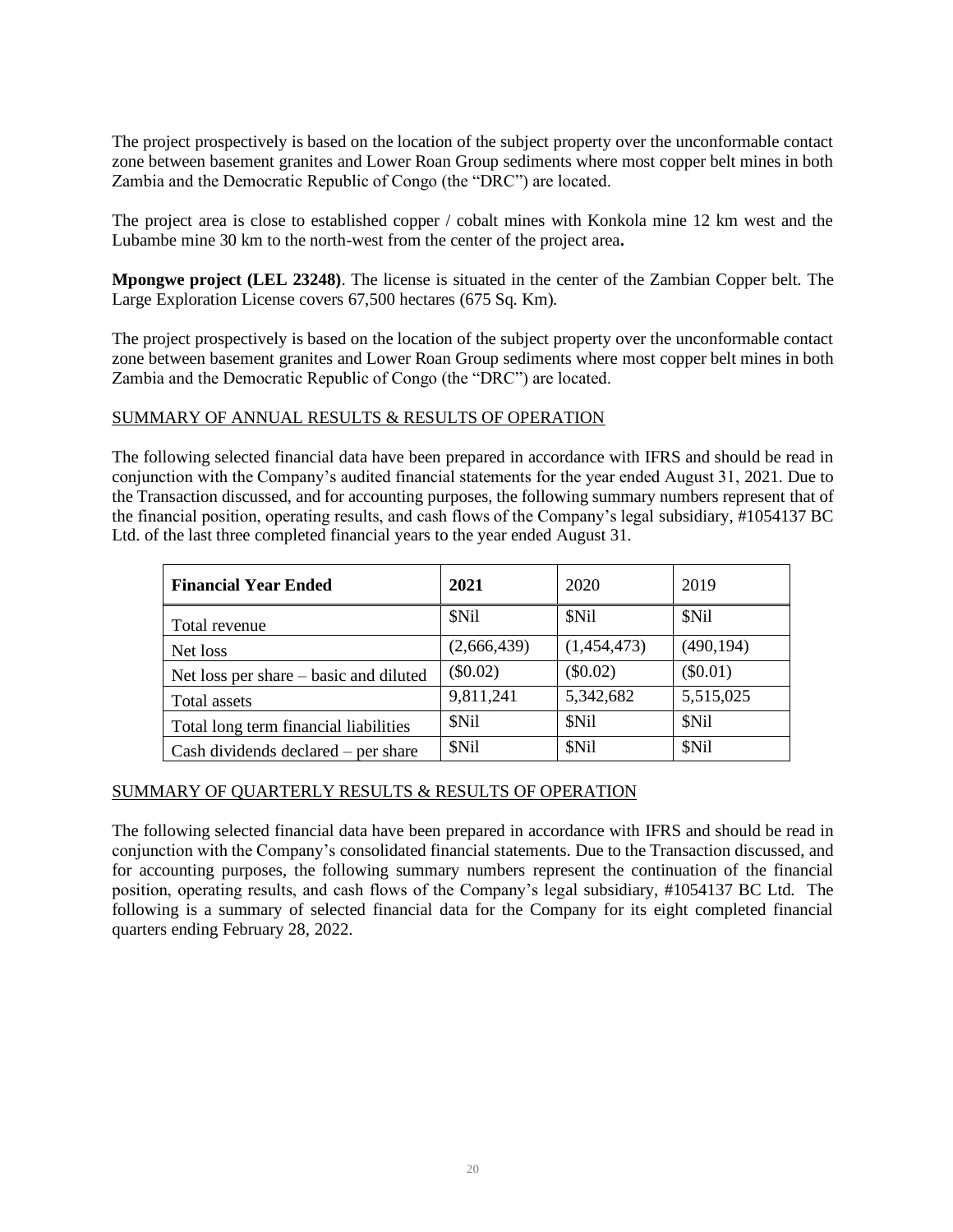| Quarter         | Feb. 28,                 | Nov. 30, | Aug. 31, | May 31, | Feb 28, | Nov 30, | Aug. 31, | May 31, |
|-----------------|--------------------------|----------|----------|---------|---------|---------|----------|---------|
| Ended           | 2022                     | 2021     | 2021     | 2021    | 2021    | 2020    | 2020     | 2020    |
| Amounts in      |                          |          |          |         |         |         |          |         |
| 000's           |                          |          |          |         |         |         |          |         |
| Revenue         | $\overline{\phantom{a}}$ |          |          |         |         |         |          |         |
| Net income      |                          |          |          |         |         |         |          |         |
| $(\text{loss})$ | (379.9)                  | (355.3)  | (610.9)  | (891.9) | (818.6) | (344.9) | (775.9)  | (110.5) |
| Net loss per    |                          |          |          |         |         |         |          |         |
| share $-$ basic |                          |          |          |         |         |         |          |         |
| and diluted     | (0.00)                   | (0.00)   | (0.01)   | (0.01)  | (0.01)  | (0.00)  | (0.01)   | (0.00)  |

## *Analysis for the Three Months Ended February 28, 2022*

During the three months ended February 28, 2022, the Company incurred a net loss of \$735,226 compared to \$1,163,559 in the comparable period. Loss before other expenses was \$735,226 in the current year versus \$1,163,559 in the prior year. During the three months ended February 28, 2022, the Company decreased investor relation costs and consulting fees, increased management expenses and decreased the share-based compensation expense.

## LIQUIDITY AND CAPITAL RESOURCES

On September 16, 2020 and October 14, 2020, the Company closed two tranches of a non-brokered private placement comprising of 24,132,000 Units at a price of \$0.10 per Unit for gross proceeds of \$2,413,200. Each Unit comprises one common share and one-half share purchase warrant; each whole warrant is exercisable at \$0.15 per share expiring three years from the date of closing.

For the non-brokered private placement, the Company paid a total of \$132,960 in aggregate cash finder's fees and issued 1,329,600 finder warrants. These warrants entitle the holder to purchase one share for \$0.15 for a period of three years from the date of closing. Each security has a four-month hold period from the date of closing the placement.

On January 20, 2021, the Company closed a non-brokered private placement comprising of 30,703,072 Units at a price of \$0.15 per Unit for gross proceeds of \$4,605,461. Each Unit comprises one common share and one-half share purchase warrant; each whole warrant is exercisable at \$0.22 per share expiring two years from the date of closing.

For the non-brokered private placement, the Company paid a total of \$266,900 in aggregate cash finder's fees and issued 1,830,501 finder warrants. These warrants entitle the holder to purchase one share for \$0.22 for a period of two years from the date of closing. Each security has a four-month hold period from the date of closing the placement.

The funds will be used to further exploration and development of the Haib Copper project in Namibia and for general working capital.

For the year ended August 31, 2021, 2,705,600 warrants and 750,000 stock options have been exercised for gross proceeds of \$358,812.

There is uncertainty in capital markets and the Company anticipates that it and others in the mineral resource sector will have limited access to capital. Although the business of the Company has not changed, investors have increased their risk premium and their overall equity investment has diminished. The Company continually monitors its financing alternatives and expects to finance its Fiscal 2022 operating overhead and its exploration expenditures through private placements.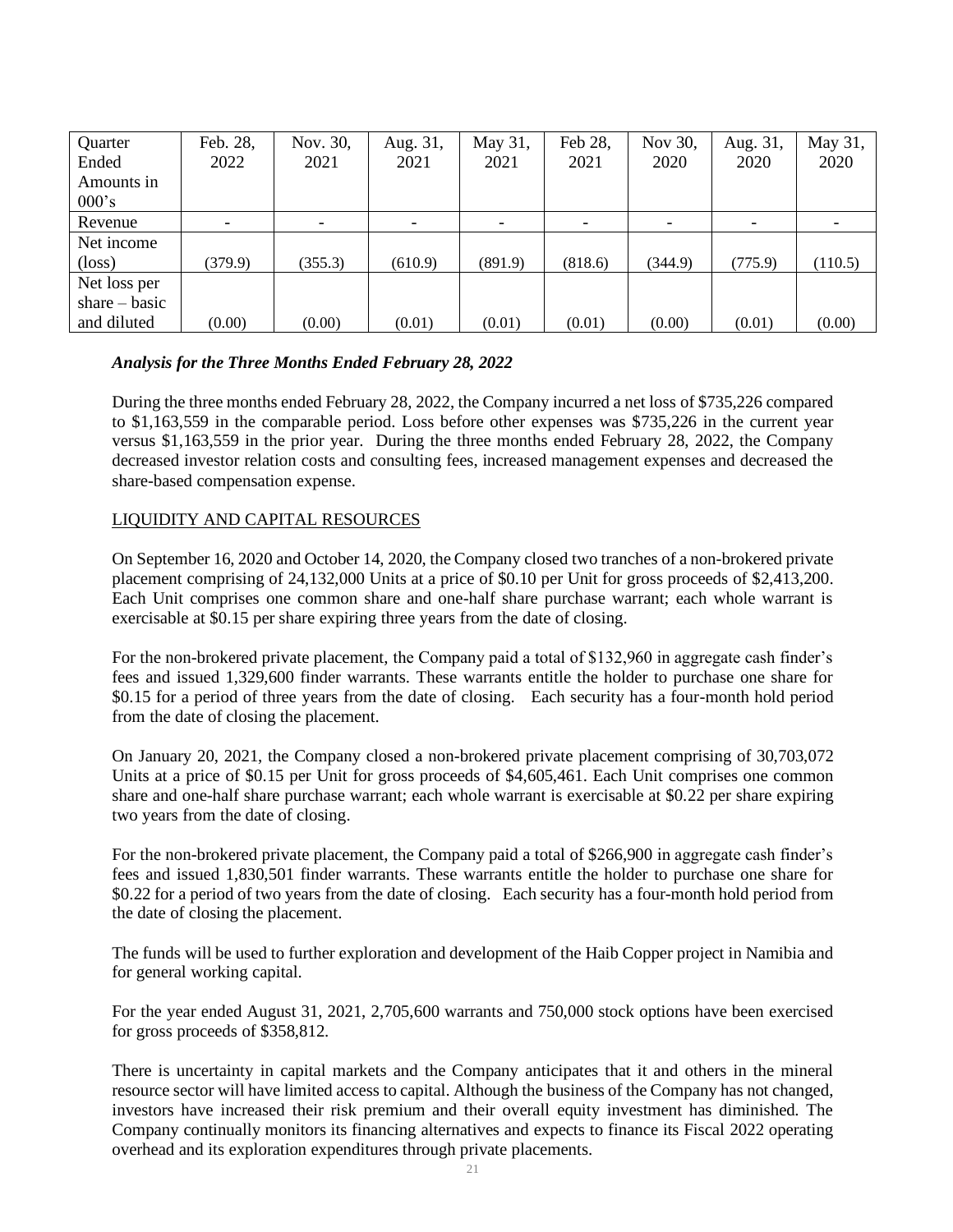#### SHARE CAPITAL

The authorized share capital is unlimited common shares without par value. As of the date of this MD&A the Company has issued and outstanding common shares as follows.

(a) Authorized and issued shares are as follows:

| Class             | Par Value    | Authorized | <i>Issued</i> |
|-------------------|--------------|------------|---------------|
| Class A Preferred | No par value | Unlimited  |               |
| Common            | No par value | Unlimited  | 146,334,700   |

- (b) As at the date of the MD&A the Company has 12,515,000 incentive stock options.
- (c) As at the date of the MD&A the Company has 44,714,137 outstanding share purchase warrants.

#### OFF-BALANCE SHEET ARRANGEMENTS

The Company does not have any off-balance sheet arrangements.

## PROPOSED TRANSACTIONS

The Company has no proposed transactions.

#### FINANCIAL INSTRUMENTS AND RISK MANAGEMENT

The fair values of amounts receivable and accounts payable and accrued liabilities approximate their fair values due to the short-term nature of these instruments.

#### **Financial risk factors**

|                             |       |      | February 28, | August 31, |
|-----------------------------|-------|------|--------------|------------|
|                             | Level | Ref. | 2022         | 2021       |
|                             |       |      |              |            |
| Other financial assets      |       |      | 1,462,848    | 2,307,138  |
| Other financial liabilities |       |      | 48.414       | 194,306    |

a. Comprises cash

b. Comprises accounts payable and accrued liabilities.

The Company has determined the estimated fair values of its financial instruments based on appropriate valuation methodologies; however, considerable judgment is required to develop these estimates. The fair values of the Company's financial instruments are not significantly different from their carrying values.

#### **FINANCIAL INSTRUMENTS**

#### **Management of Industry and Financial Risk**

The Company is engaged primarily in mineral exploration and manages related industry risk issues directly. The Company may be at risk for environmental issues and fluctuations in commodity pricing. Management is not aware of and does not anticipate any significant environmental remediation costs or liabilities in respect of its current operations.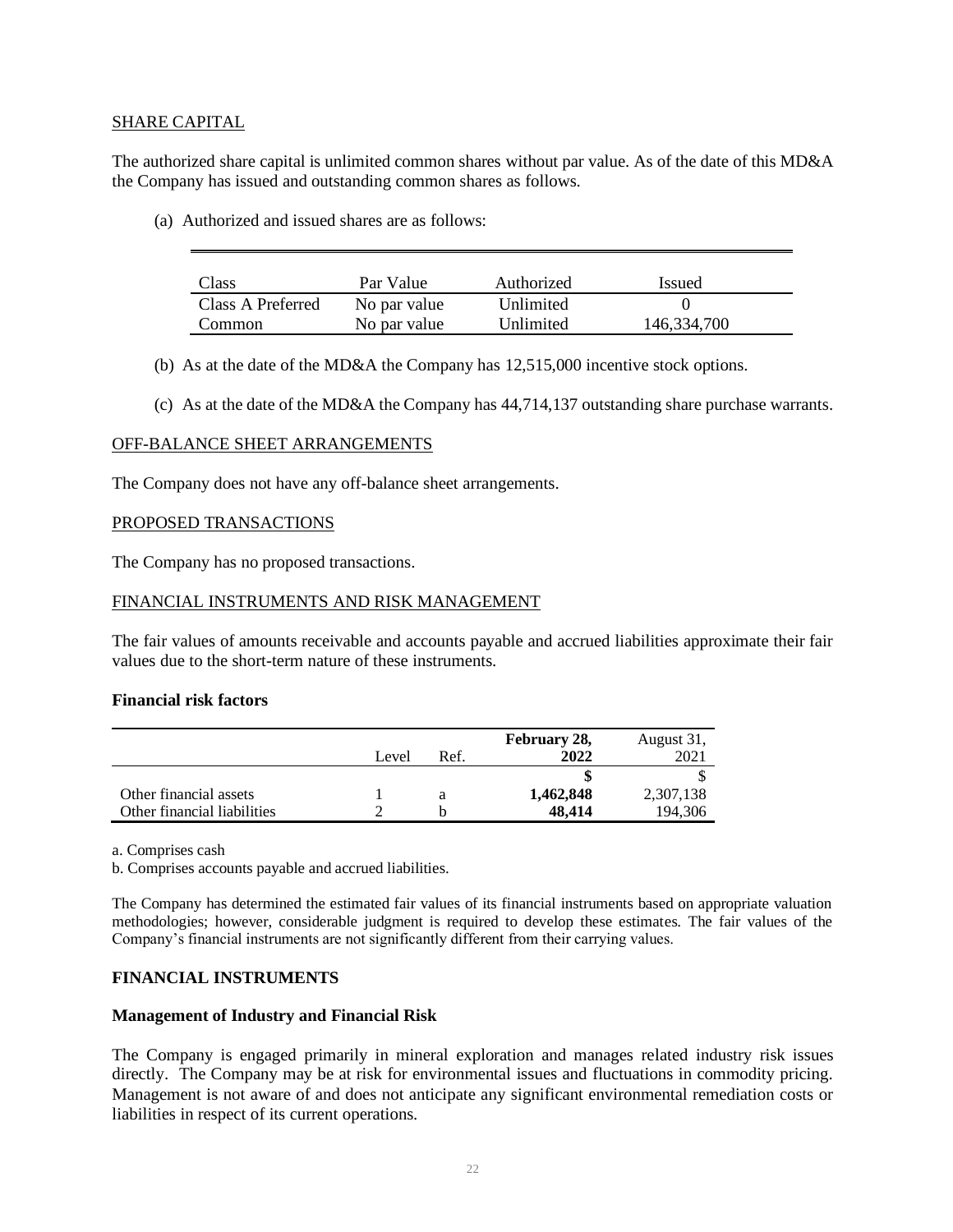The Company's financial instruments are exposed to certain financial risks, which include the following:

## *Credit risk*

Credit risk is the risk of loss due to the counterparty's inability to meet its obligations. The Company's exposure to credit risk is on its cash. Risk associated with cash is managed through the use of major banks which are high credit quality financial institutions as determined by rating agencies.

#### *Liquidity risk*

Liquidity risk is the risk that the Company will encounter difficulty in satisfying financial obligations as they become due. The Company manages its liquidity risk by forecasting cash flows from operations and anticipated investing and financing activities. The Company's objective in managing liquidity risk is to maintain sufficient readily available reserves in order to meet its liquidity requirements.

At February 28, 2022, the Company had a working capital of \$1,542,563 (2021 - \$5,901,692). This included cash of \$1,462,848 (2021 - \$4,874,320) available to meet short-term business requirements and current liabilities of \$48,414 (2021 - \$643,940). The Company will require additional financing in the future to meet its obligations. The Company's accounts payable and accrued liabilities have contractual maturities of less than 30 days and are subject to normal trade terms.

## *Market Risk*

Market risk is the risk that the fair value or future cash flows of a financial instrument will fluctuate because of changes in market prices. Market risk comprises three types of risk: currency risk, interest rate risk and price risk.

#### *Currency Risk*

The Company is subject to normal market risks including fluctuations in foreign exchange rates and interest rates. While the Company manages its operations in order to minimize exposure to these risks, the Company has not entered into any derivatives or contracts to hedge or otherwise mitigate this exposure.

#### *Interest Rate Risk*

Interest rate risk is the risk that the fair value or future cash flows of a financial instrument will fluctuate because of changes in market interest rates. The Company is not exposed to significant interest rate risk relating to its related party balances.

#### *Operating Hazards and Risks*

Mining operations involve many risks, which even a combination of experience, knowledge and careful evaluation may not be able to overcome. In the course of exploration, development and production of mineral properties, certain risks, and in particular, unexpected or unusual geological operating conditions including rock bursts, cave-ins, fires, flooding and earthquakes may occur. Operations in which the Company has a direct or indirect interest will be subject to all the hazards and risks normally incidental to exploration, development and production of metals, any of which could result in damage to or destruction of mines and other producing facilities, damage to life and property, environmental damage and possible legal liability for any or all damage.

#### *Title and License Risks*

Although the Company has exercised the usual due diligence with respect to determining title to properties in which it has a material interest, there is no guarantee that title to such properties will not be challenged or impugned.

## *Price Risk*

The Company is exposed to price risk with respect to equity prices. Price risk as it relates to the Company is defined as the potential adverse impact on the Company's ability to raise financing due to movements in individual equity prices or general movements in the level of the stock market. The Company closely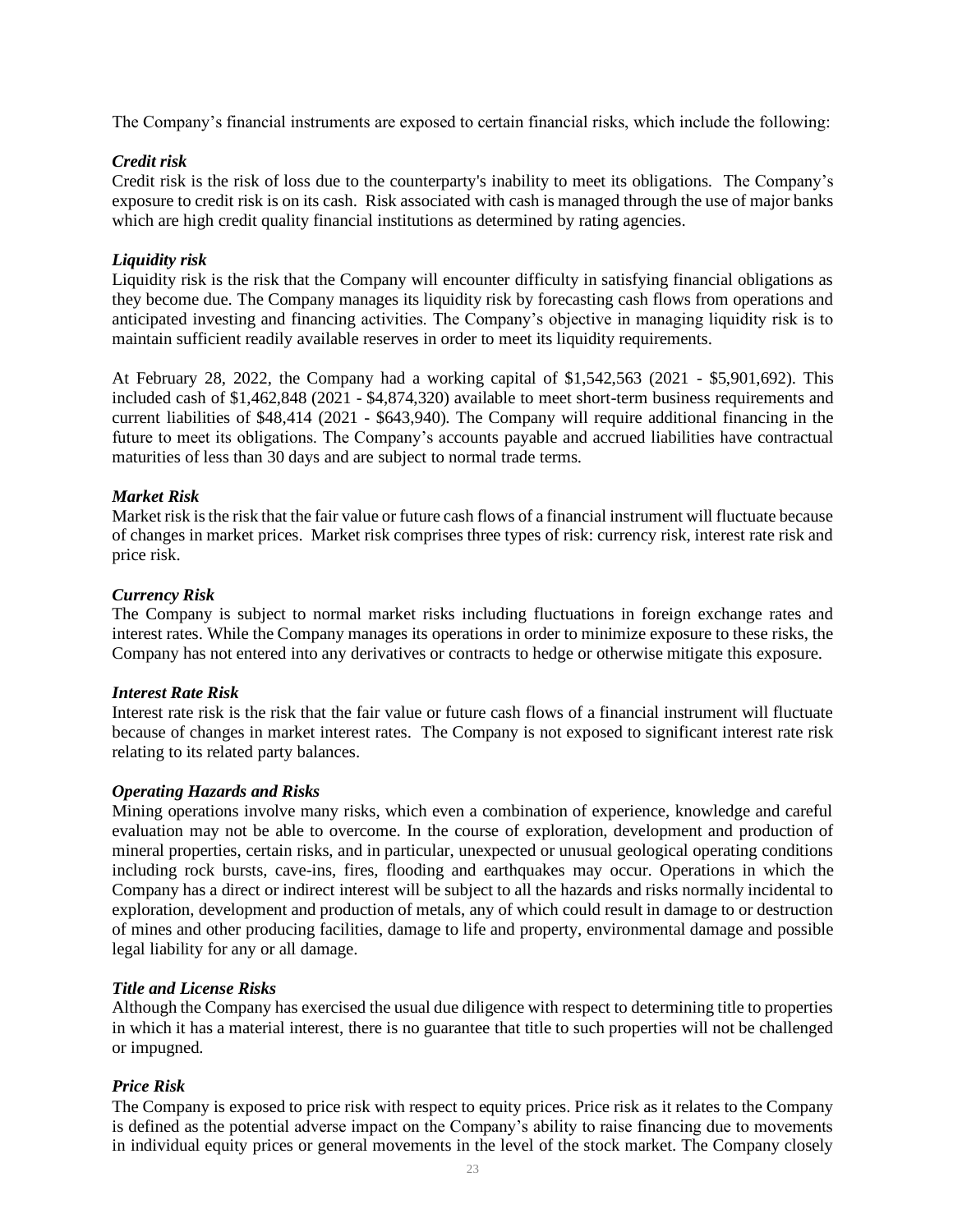monitors individual equity movements and the stock market to determine the appropriate course of action to be taken by the Company.

## CAPITAL MANAGEMENT

The Company defines capital that it manages as shareholders' equity.

The Company manages its capital structure and makes adjustments to it, based on the funds available to the Company, in order to support the acquisition, exploration and development of exploration and evaluation assets. The Board of Directors does not establish quantitative return on capital criteria for management, but rather relies on the expertise of the Company's management to sustain future development of the business.

The properties in which the Company currently has an interest are in the exploration stage. As such, the Company has historically relied on the equity markets to fund its activities. The Company will continue to assess new properties and seek to acquire an interest in additional properties if it feels there is sufficient economic potential and if it has adequate financial resources to do so.

Management reviews its capital management approach on an ongoing basis and believes that this approach, given the relative size of the Company, is reasonable. The Company is not subject to externally imposed capital restrictions. There was no change to the Company's capital management approach during the period ended August 31, 2021.

## CRITICAL ACCOUNTING ESTIMATES

The preparation of financial statements requires management to make estimates and assumptions that affect the reported amounts of assets and liabilities and disclosure of contingent assets and liabilities at the date of the financial statements, and the reported amounts of revenues and expenses during the year. Significant areas requiring the use of management estimates include the determination of environmental and asset retirement obligations, the impairment of exploration and evaluation assets, the assumptions used in the determination of the fair value of stock-based compensation, the impairment of investment in associates, convertible debt, and the recoverability of deferred tax assets. While management believes the estimates used are reasonable, actual results could differ from the estimates and could impact future results of operations and cash flows.

## RELATED PARTY TRANSACTIONS

Except as disclosed elsewhere in the consolidated financial statements related party transactions are as follows. The key management personnel of the Company are the directors and officers of the Company. Compensation and expenses paid to key management for the following periods:

|                          | February 28,<br>2022 | February 28,<br>2021 |
|--------------------------|----------------------|----------------------|
| Consulting fees          | 197,016              | 128,500              |
| Share-based compensation |                      |                      |
|                          | 197,016              | 128,500              |

Included in accounts payable and accrued liabilities is \$Nil (2021 - \$28,428) owed to companies controlled by directors or officers as at February 28, 2022. All balances are unsecured, non-interest bearing, have no fixed repayment terms and are due on demand.